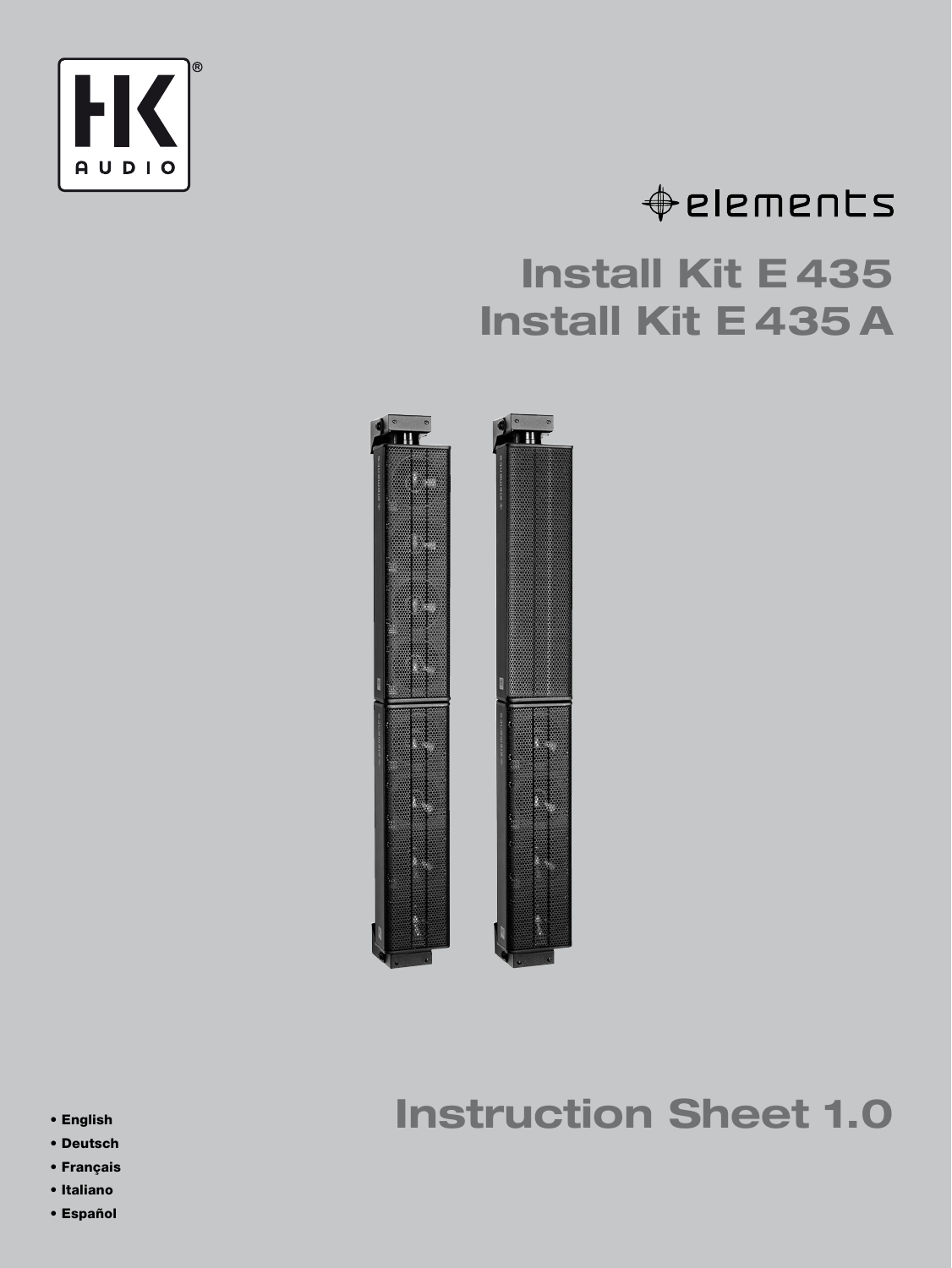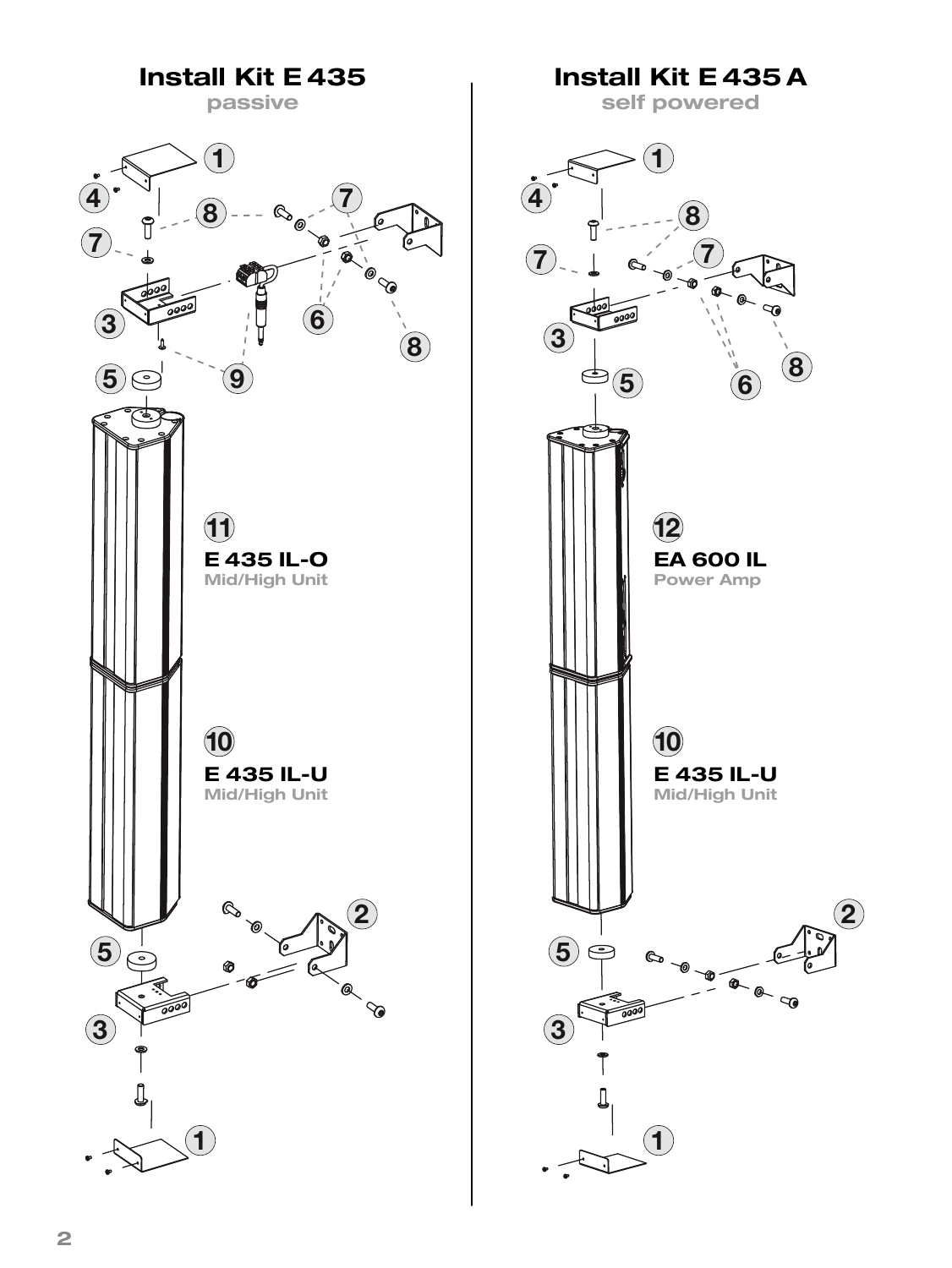

#### **Install Kit Column Configurations**



when using E 435 when using E 835 and E 435

Measures in mms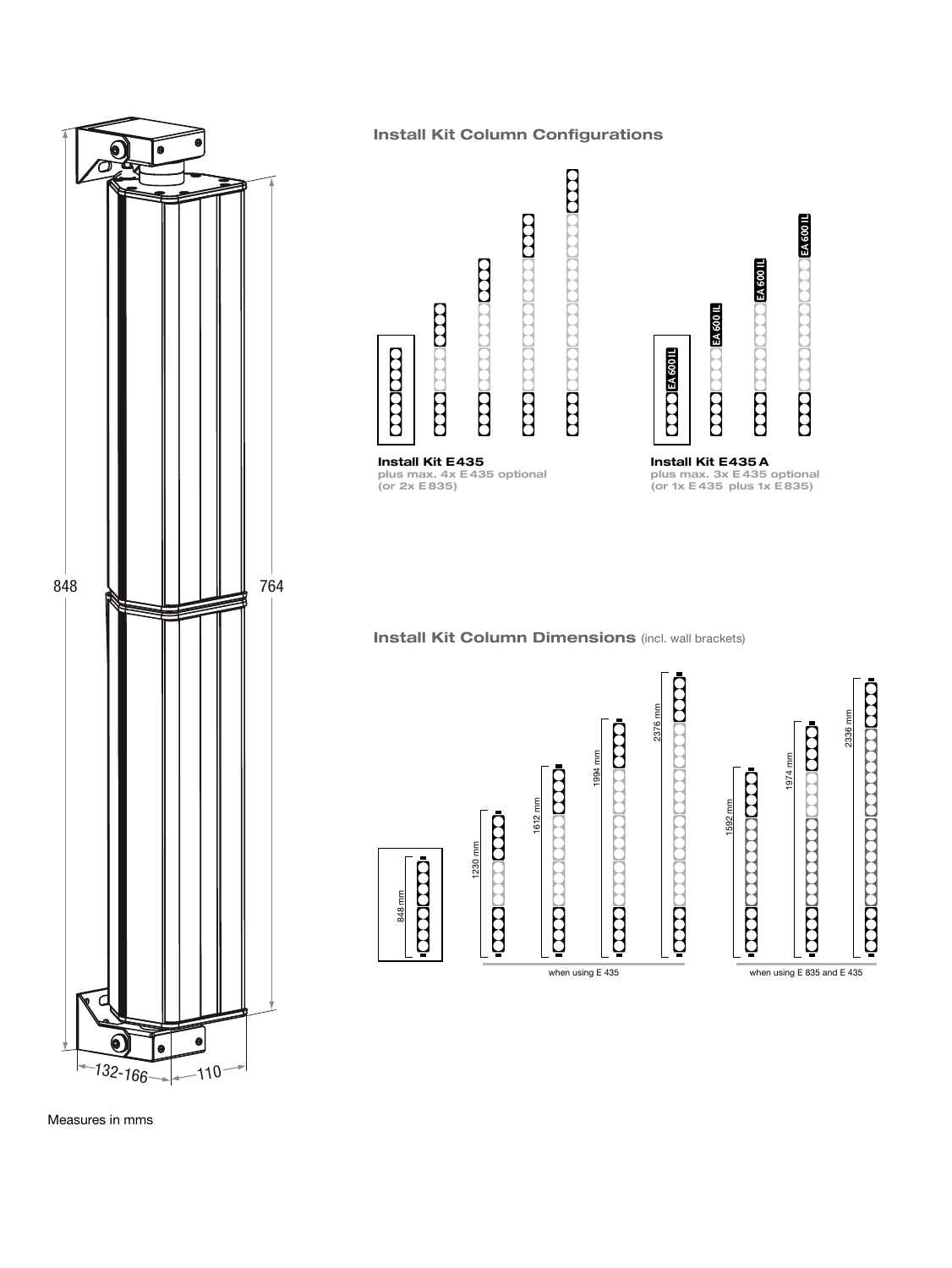#### **Important Safety Instructions! Read before connecting!**

This product has been built by the manufacturer in accordance with IEC 60065 and left the factory in safe working order. To maintain this condition and ensure non-risk operation, the user must follow the advice and warning comments found in the operating instructions. If this product shall be used in vehicles, ships or aircraft or at altitudes exceeding 2000 m above sea level, take care of the relevant safety regulations which may exceed the IEC 60065 requirements.

WARNING: To prevent the risk of fire and shock hazard, do not expose this appliance to moisture or rain. Do not open case – no user serviceable parts inside. Refer service to qualified service personnel.

This symbol, wherever it appears, alerts you to the presence of uninsulated dangerous voltage inside the enclosure – voltage that may be sufficient to constitute a risk of shock.

This symbol, wherever it appears, alerts you to the presence of externally accessible hazardous voltage. External wiring connected to any terminal marked with this symbol must be a "ready made cable" complying with the manufacturers recommendations, or must be a wiring installed by instructed persons only.

This symbol, wherever it appears, alerts you to important operating and maintenance instructions in the accompanying literature. Read the manual.

 $\boldsymbol{\Delta}$ This symbol, wherever it appears, tells you: Take care! Hot surface! To prevent burns you must not touch.

- Read these instructions.
- Keep these instructions.
- Follow all warnings and instructions marked on the product and in this manual.
- Do not use this product near water. Do not place the product near water, baths, wash basins, kitchen sinks, wet areas, swimming pools or damp rooms.
- Do not place objects containing liquid on the product vases, glasses, bottles etc.
- Clean only with dry cloth.
- Do not remove any covers or sections of the housing.
- The set operating voltage of the product must match the local mains supply voltage. If you are not sure of the type of power available consult your dealer or local power company.
- To reduce the risk of electrical shock, the grounding of this product must be maintained. Use only the power supply cord provided with this product, and maintain the function of the center (grounding) pin of the mains connection at any time. Do not defeat the safety purpose of the polarized or groundingtype plug.
- Protect the power cord from being walked on or pinched particularly at plugs, convenience receptacles, and the point where they exit from the device! Power supply cords should always be handled carefully. Periodically check cords for cuts or sign of stress, especially at the plug and the point where the cord exits the device.
- Never use a damaged power cord.
- Unplug this product during lightning storms or when unused for long periods of time.
- This product can be fully disconnected from mains only by pulling the mains plug at the unit or the wall socket. The product must be placed in such a way at any time, that disconnecting from mains is easily possible.
- Fuses: Replace with IEC127 (5x20mm) type and rated fuse for best performance only! It is prohibited to use "patched fuses" or to short the fuse-holder. Replacing any kind of fuses must only be carried out by qualified service personal.
- Refer all servicing to qualified service personnel. Servicing is required when the unit has been damaged in any way, such as:
- When the power cord or plug is damaged or frayed.
- If liquid has been spilled or objects have fallen into the product.
- If the product has been exposed to rain or moisture. - If the product does not operate normally when the operating instructions are followed.
- If the product has been dropped or the cabinet has been damaged.
- Do not connect external speakers to this product with an impedance lower than the rated impedance given on the product or in this manual. Use only cables with sufficient cross section according to the local safety regulations.
- Keep away from direct sunlight
- Do not install near heat sources such as radiators, heat registers, stoves or other devices that produce heat.
- Do not block any ventilation openings. Install in accordance with manufacturer's instructions. This product must not be placed in a built-in installation such as a rack unless proper ventilation is provided.
- Always allow a cold device to warm up to ambient temperature, when being moved into a room. Condensation can form inside it and damage the product, when being used without warming up.
- Do not place naked flame sources, such as lighted candles on the product.
- The device must be positioned at least 20 cm/8" away from walls
- Use only with the cart, stand, tripod, bracket or table specified by the manufacturer or sold with the product. When a cart is used, use caution when moving the cart/product combination to avoid injury from tip-over.
- Use only accessories recommended by the manufacturer, this applies for all kind of accessories, for example protective covers, transport bags, stands, wall or ceiling mounting equipment. In case of attaching any kind of accessories to the product, always follow the instructions for use, provided by the manufacturer. Never use fixing points on the product other than specified by the manufacturer.
- This appliance is NOT suitable to be used by any person or persons (including children) with limited physical, sensorical or mental ability, or by persons with insufficient experience and/ or knowledge to operate such an appliance. Children under 4 years of age must be kept away from this appliance at all times.
- Never push objects of any kind into this product through cabinet slots as they may touch dangerous voltage points or short out parts that could result in risk of fire or electric shock.
- This product is capable of delivering sound pressure levels in excess of 90 dB, which may cause permanent hearing damage! Exposure to extremely high noise levels may cause a permanent hearing loss. Wear hearing protection if continously exposed to such high levels.
- The manufacturer only guarantees the safety, reliability and efficiency of this product if:
- Assembly, extension, re-adjustment, modifications or repairs are carried out by the manufacturer or by persons authorized to do so.
- The electrical installation of the relevant area complies with the requirements of IEC (ANSI) specifications.
- The unit is used in accordance with the operating instructions. - The unit is regularly checked and tested for electrical safety by
- a competent technician.

#### **General Notes on Safety for Loudspeaker Systems**

Mounting systems may only be used for those loudspeaker systems authorized by the manufacturer and only with the mounting accessories specified by the manufacturer in the installation instructions. Read and heed the manufacturer's installation instructions. The indicated load-bearing capacity cannot be guaranteed and the manufacturer will not be liable for damages in the event of improper installation or the use of unauthorized mounting accessories.

The system's load-bearing capacity cannot be guaranteed and the manufacturer will not be liable for damages in the event that loudspeakers, mounting accessories, and connecting and attaching components are modified in any way. Components affecting safety may only be repaired by the manufacturer or authorized agents, otherwise the operating permit will be voided.

Installation may be performed qualified personnel only, and then only at pick-points with sufficient load-carrying capacity and in compliance with local building regulations. Use only the mounting hardware specified by the manufacturer in the installation instructions (screws, anchors, etc.). Take all the precautions necessary to ensure bolted connections and other threaded locking devices will not loosen.

Fixed and portable installations (in this case, speakers and mounting accessories) must be secured by two independent safeties to prevent them from falling. Safeties must be able to catch accessories or parts that are loose or may become loose. Ensure compliance with the given national regulations when using connecting, attaching, and rigging devices. Factor potential dynamic forces (jerk) into the equation when determining the proper size and load-bearing capacity of safeties.

Be sure to observe speaker stands' maximum loadbearing capacity. Note that for reasons of design and construction, most speaker stands are approved to bear centric loads only; that is, the speakers' mass has to be precisely centered and balanced. Ensure speaker stands are set up stably and securely. Take appropriate added measures to secure speaker stands, for example when:

- the floor or ground surface does not provide a stable, secure base.

- they are extended to heights that impede stability. - high wind pressure may be expected.

- there is the risk that they may be knocked over by people. Special measures may become necessary as precautions against unsafe audience behavior. Do not set up speaker stands in evacuation routes and emergency exits. Ensure corridors are wide enough and put proper barriers and markings in place when setting speaker stands up in passageways. Mounting and dismounting are especially hazardous tasks. Use aids suitable for this purpose. Observe the given national regulations when doing so.

Wear proper protection (in particular, a helmet, gloves, and safety shoes) and use only suitable means of ascent (ladders, scaffolds, etc.) during installation. Compliance with this requirement is the sole responsibility of the company performing the installation.

After installation, inspect the system comprised of the mounting fixtures and loudspeakers to ensure it is properly secured.

The operator of loudspeaker systems (fixed or portable) must regularly inspect or task a third party to regularly inspect all system components in accordance with the given country's regulations and have possible defects repaired immediately. We also strongly recommend maintaining a logbook or the like to document all inspections.

When deploying speakers outdoors, be sure to take into account the stability and load-bearing capacity of platforms and surfaces; loads and forces exerted by wind, snow, and ice; as well as thermal influences. Also be sure to provide sufficient safety margins for the rigging points used for flown systems. Observe the given national regulations when doing so.

Professional loudspeaker systems can produce harmful volume levels. Even prolonged exposure to seemingly harmless levels (starting at about 95 dBA SPL) can cause permanent hearing damage! Therefore we recommend that everyone who is exposed to high volume levels produced by loudspeaker systems wears professional hearing protection (earplugs or earmuffs).

Manufacturer: Stamer Musikanlagen GmbH, Magdeburger Str. 8, 66606 St. Wendel, Germany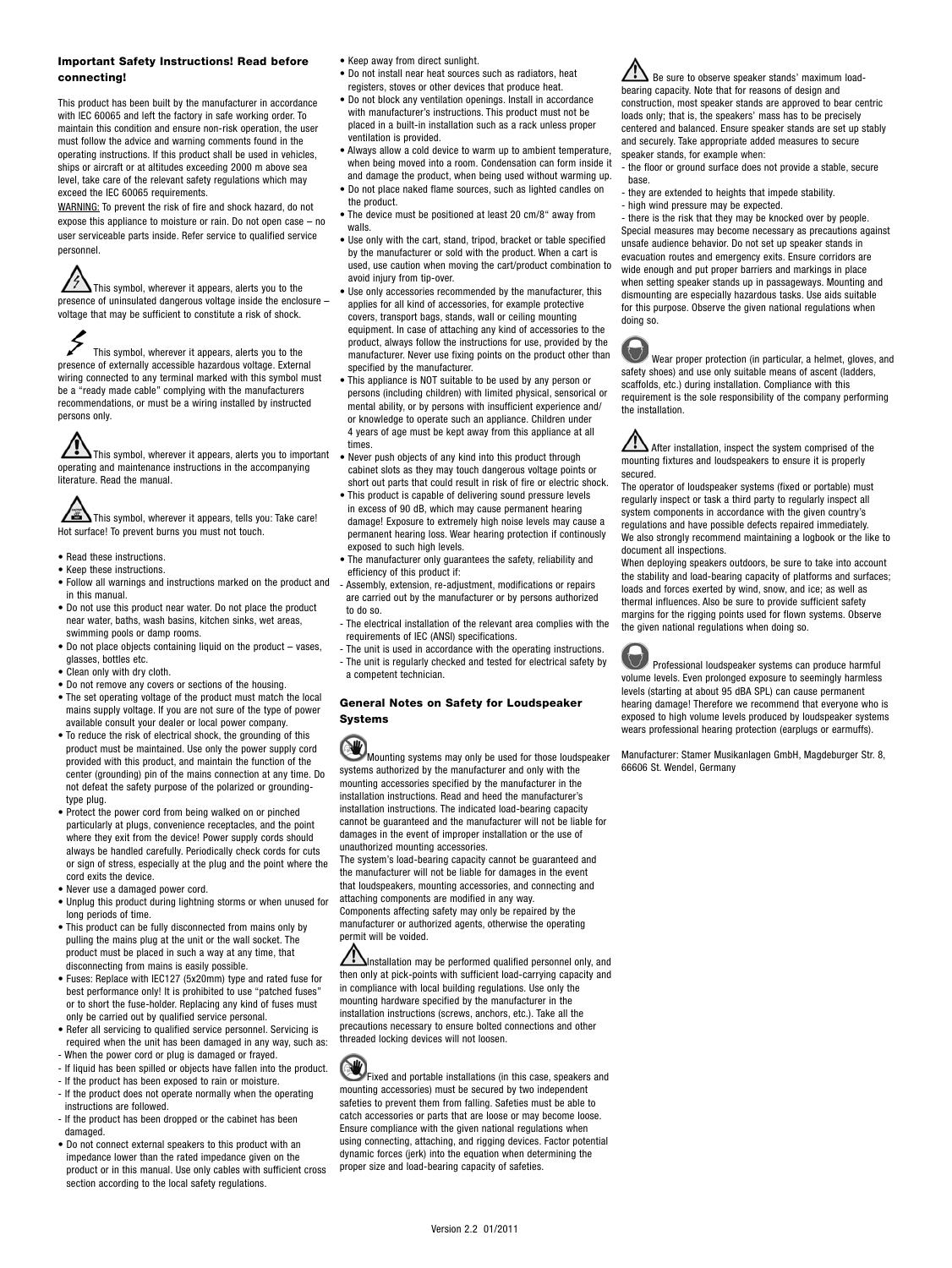### **1 General Information**

**The two E 435 and E 435 A ELEMENTS INSTALL KITs consist of ELEMENT modules that have been modified for installation. Wall mounts are included. The INSTALL KIT may be extended with standard ELEMENTS E 435 and E 835 mid/high units. The mounting fixture lets you aim the speakers horizontally at any angle +/-90°.**

#### **1.1. Inventory**

The table below lists the parts that come with the ELEMENTS INSTALL KIT for passive and active ELEMENT modules:



| Item no.     | <b>Name</b>                                                                | Quantity |
|--------------|----------------------------------------------------------------------------|----------|
| 1            | Cover plate                                                                | 2        |
| $\mathbf{2}$ | Mounting bracket                                                           | 2        |
| 3            | Retaining plate                                                            | 2        |
| 4            | M <sub>3</sub> screws                                                      | 4        |
| 5            | Spacer sleeve                                                              | 2        |
| 6            | Locknut                                                                    | 4        |
| 7            | Washers                                                                    | 6        |
| 8            | M8 bolt                                                                    | 6        |
| $9*$         | Terminal block with 1/4" (6.3 mm) jack plug<br>$+3.5$ mm x 13 mm screw $*$ | 1        |
| 10           | ELEMENTS E 435 IL-U (pictured on page 2)                                   | 1        |
| $11*$        | ELEMENTS E435 IL-O (pictured on page 2)                                    | 1        |
| $12**$       | ELEMENTS EA 600 IL (pictured on page 2)                                    |          |

\*) in Install Kit for passive units only \*\*) in Install Kit for active units only

#### **1.2 Application**

The ELEMENTS INSTALL KIT is designed for one purpose only – attaching Elements components to a wall. It is the responsibility of the person installing the units to ensure the given walls and selected pickpoints are solid and able to handle the load, and that suitable screws and dowels are used.

### **2 Components**

#### **2.1 The E 435 Mid/High Unit**

The E 435 mid/high unit is loaded with four 3.5" high-performance speakers developed specifically for ELEMENTS. These four vertically arrayed speakers achieve a very even pattern of throw, with the volume, frequency spectrum, and audio image remaining uniform throughout the audience area. One column made up of passive units may comprise up to six E 435 mid/high units (and four E 435s with the Install Kit for active units), which are quickly and reliably connected via the E-Connect coupler.

#### **2.2 The EA 600 IL Amp**

Housed in an enclosure that shares the same design as the E 435 mid/ high unit, the EA 600 IL amp module delivers 600 watts at 4 ohms. You can use it to drive up to four E 435 mid/high units. The power amp module is ventilated from the front.

#### **Connections and Control Features:**



#### **1 Mid/ High Filter with four LED indicators**

Twist this rotary selector to select the correct EQ setting for one to four connected E 435 mid/high units. Set the switch to 2 when connecting two E 435 mid/high units; set it to 4 when connecting four mid/high units. The four LEDs indicate the selected EQ setting - one LED lights up to show the EQ setting for one mid/high unit; two LEDs light

up for the EQ for two mid/high units, and so forth. The unit of measure for this display is the smaller of the ELEMENTS mid/high units; that is, the E 435. The E 835 mid/high unit is twice as large and therefore counts as two E 435s.



#### **2 Sensitivity Switch**

Use this selector to match the preamp's input gain to the mixer's output signal level. Engage it to select either -10 dBu, for example, for unbalanced ¼" (6.3 mm) jacks and consumer level devices, or  $+$  4 dBu, which is standard for balanced XLR ports, professional mixers, and the like. Our recommendation: Select +4 dB when using a mixer equipped with balanced outputs. This lets you take advantage of console faders' full control range and helps prevent overloads. Opt for -10 dB when using a console with a lower output level (such as an unbalanced 1/4" (6.3) mm) output). Heads up: When using several amps in the same system,

be sure to set all their Sensitivity switches to the same

position; that is, +4 dBu or -10 dBu.

#### **3 Status LED**

This dual-color LED shows the signal's status: green = signal;  $red =$ limiter. The LED lights up red when amp's incoming signal level is too high or there is an error. If it lights up red briefly or intermittently, this simply indicates that the limiter is responding to signal peaks.

**Caution!** The system is being overloaded if the Status LED is constantly in the red. If the LED remains red but no audio signal is audible, there is an error.

#### **4 Combination XLR/¼" (6.3 mm) jack**

This dual-purpose port accepts both XLR and ¼" (6.3 mm) jack plugs. Use a mic cord equipped with XLR connectors to route the signal from your mixer (via master left/right, line out, or a similar circuit) to the balanced inputs. The XLR connectors' pin assignments must be as follows: 1= ground,  $2= +$ ,  $3= -$ . You may also use a  $\frac{1}{4}$ " (6.3 mm) stereo jack plug to route signals via balanced circuits. Unbalanced signals can be patched in via a mono plug.

#### **5 Through Port**

This parallel output routes the line signal on to further EA600 IL amps or other components such as active monitors, monitor power amps, and the like via a cord equipped with XLR connectors.

#### **6 Speaker Out**

This Speakon NL4 output is not used in conjunction with the Install Kit E 435 A.

#### **7 Power Switch**

When you switch the system's amp on, the Signal LED lights up red for about five seconds and then changes to green, indicating the amp is ready to operate.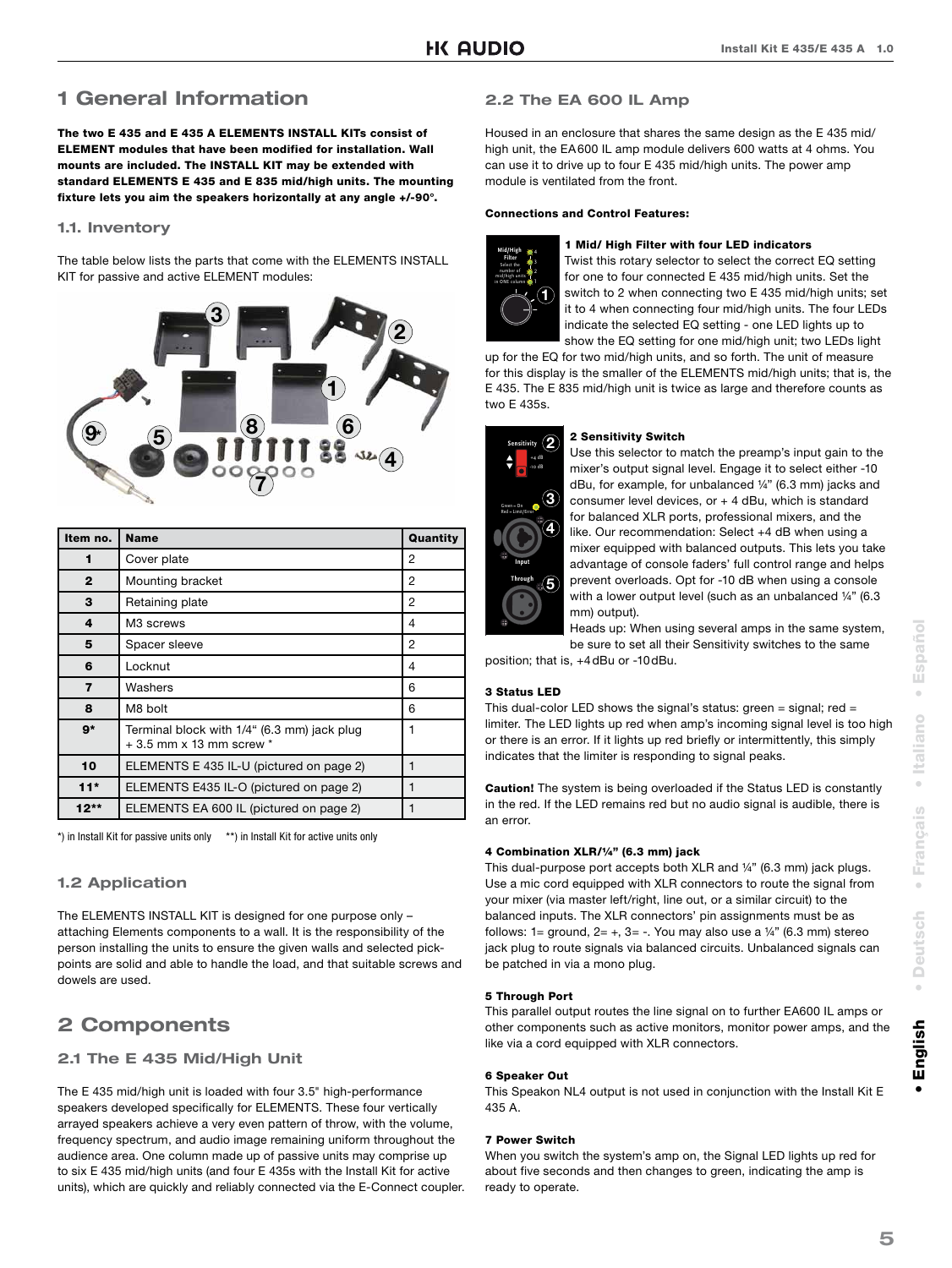

#### **8 Mains Input**

Use the factory-included IEC cord to connect this socket to a wall outlet. Note: The EA 600 IL is equipped with a V-Lock mains cord retainer. If you use an optionally available Volex locking cord or another brand of cord with a compatible design, you can lock the mains cord in place to prevent accidental disconnection.

**Caution!** Make sure the local mains voltage matches the voltage specified on the EA 600 IL. Connecting it

to the wrong mains voltage may destroy its electronic components.

#### **2.3 E-Connect**



The E-Connect audio bus/ mechanical coupler connects ELEMENTS components without any additional loudspeaker cords.

The mid/high unit's E-Connect shaft has a detent button that locks in place in the other unit's E-Connect sleeve. This coupler connects the two components mechanically and the integrated bus routes the audio signal through without requiring any outside cords. To separate the two components, press the detent button and disengage the two modules.

### **3 Mounting**

#### **You will need these tools to proceed:**

- Phillips head screwdriver
- 13 mm SW open-end wrench
- 5 mm Allen wrench

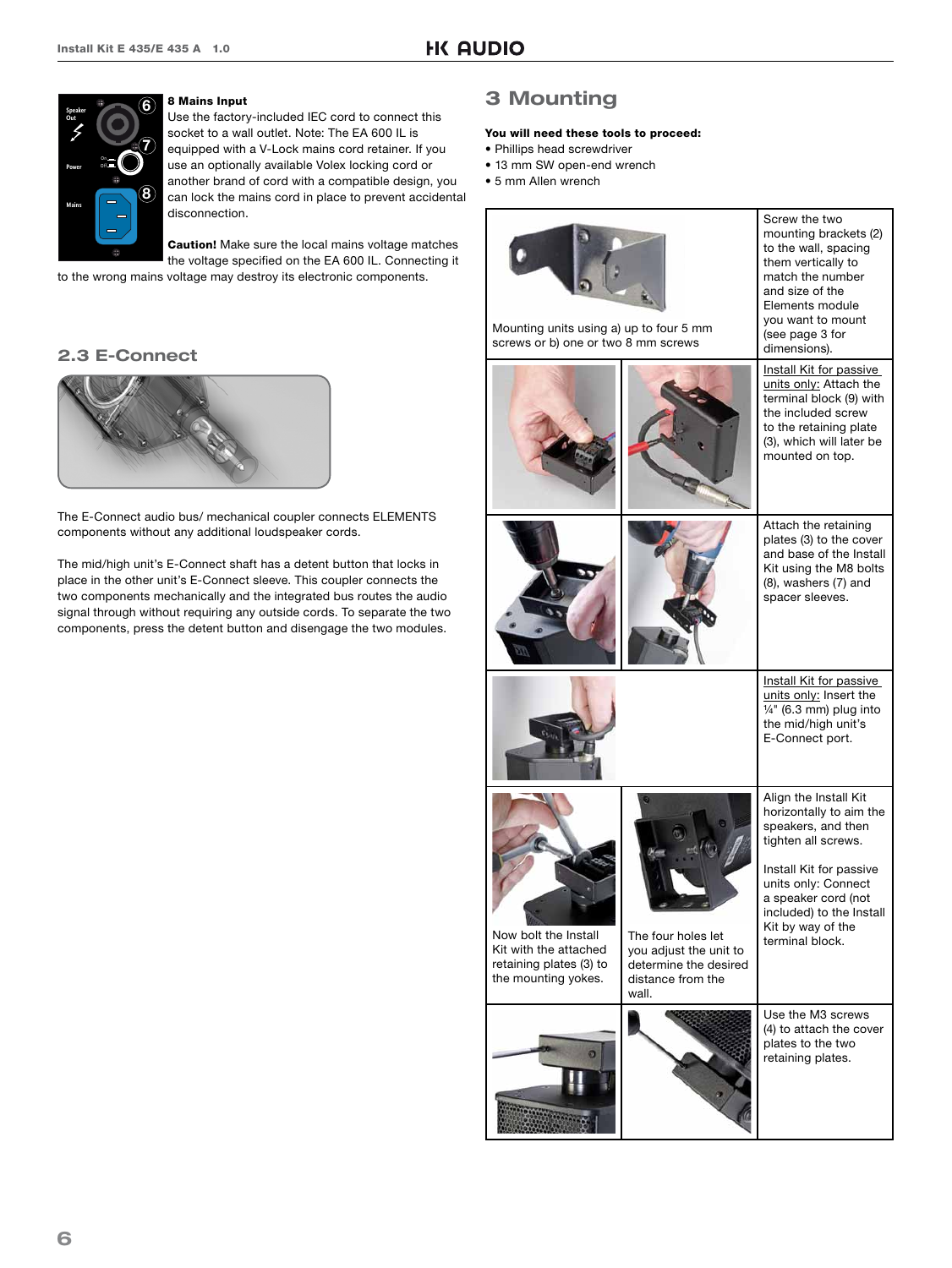### **4 Alignment**





### **5 Configurations**



| <b>Configuration</b>        | <b>Overall height</b> |                                                                     |  |
|-----------------------------|-----------------------|---------------------------------------------------------------------|--|
| Install Kit E 435/E 435 A   | 848 mm                | *) HEADS UP: If you use one E                                       |  |
| Installkit + $1x \nE 435$   | 1230 mm               | 835 instead of two E 435 units,<br>the overall height will decrease |  |
| Installkit + $2x \nE 435$   | 1612 mm <sup>*</sup>  | 20 mm for each E 835 in the                                         |  |
| Installkit + $3x \nE 435$   | 1994 mm <sup>*</sup>  | array (see page 3 for more                                          |  |
| Installkit + $4x \nE 435**$ | 2376 mm <sup>*</sup>  | on this)                                                            |  |

\*\*) Only possible with the Install Kit for passive units

### **6 Technical Data**

| EA 600 IL Power Amp                                                                        |
|--------------------------------------------------------------------------------------------|
| <b>Continuous power output, EIA:</b> 600 watts Class D @ 4 ohms                            |
| Input sensitivity: $+4$ dBu/ $-10$ dBu (switchable)                                        |
| Active protective circuit: RMS Limiter                                                     |
| <b>Protection: DC, Load, Thermal</b>                                                       |
| Filter: Subsonic filter, 4 system filters                                                  |
| <b>Cooling: Temperature-controlled fan</b>                                                 |
| <b>Connections:</b> Combination XLR/ 1/4" In, XLR Out, Speakon Parallel Out, E-Connect Out |
| Weight: 2.75 kg / 6.1 lbs                                                                  |

| E 435 IL U/O Mid/High Unit                          |
|-----------------------------------------------------|
| Nominal power handling: 150 W RMS                   |
| <b>Frequency response -10 dB:</b> 140 Hz $-$ 20 kHz |
| Axial sensitivity 1W@1m: 97 dB half-space           |
| Nominal impedance: 16 ohms                          |
| <b>Connections:</b> 1 E-Connect in, 1 E-Connect out |
| <b>Woofers:</b> Four 3.5" wideband speakers         |
| Directivity: 70° horizontal                         |
| X-over frequency: 140 Hz, 12 dB/ oct. passive       |
| <b>Weight:</b> 2.35 kg / 5.2 lbs                    |

 $\bullet$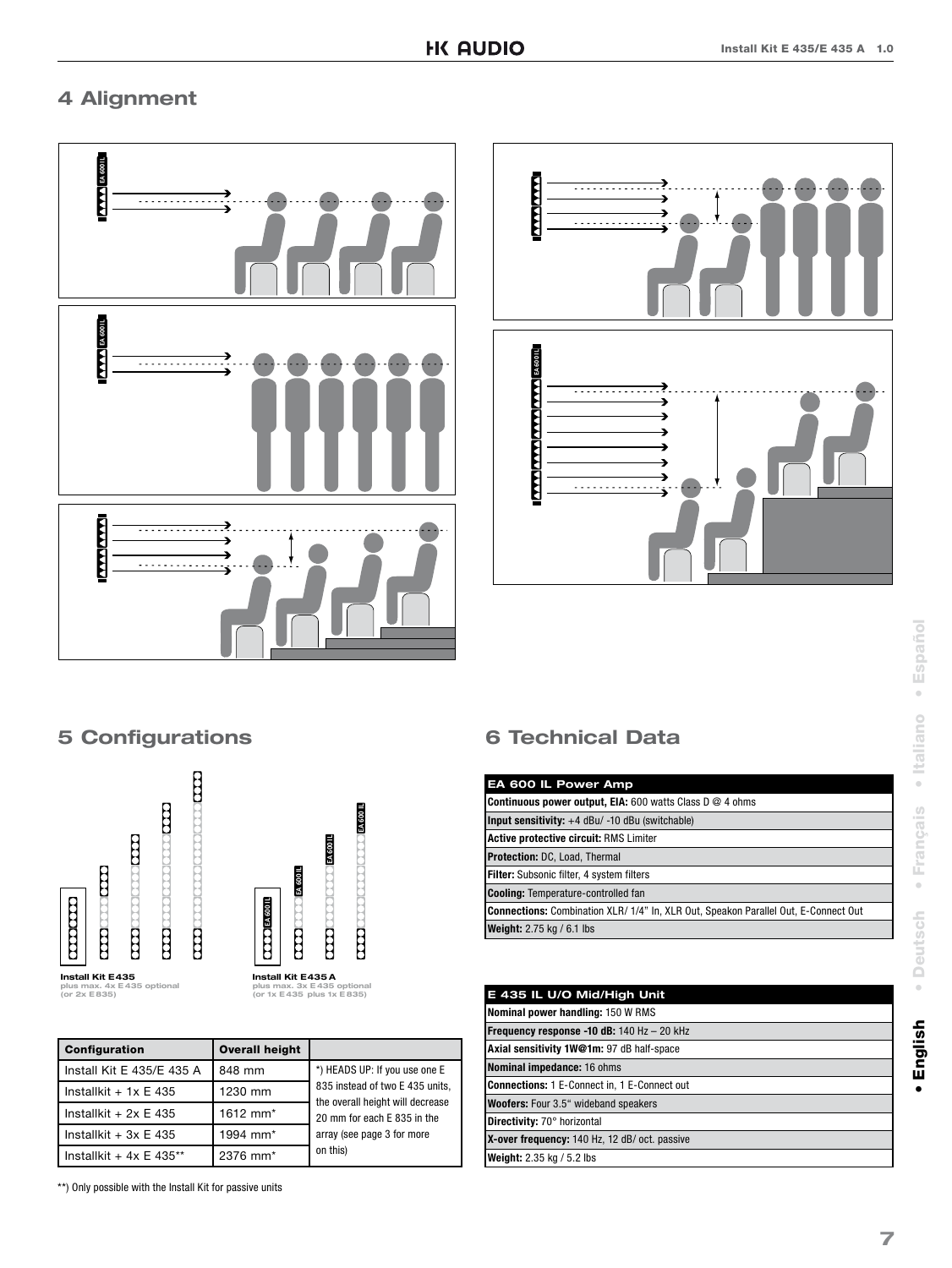#### **Wichtige Sicherheitshinweise! Bitte vor Anschluss lesen!**

Dieses Produkt wurde gemäß IEC 60065 hergestellt und hat das Werk in einem sicheren, betriebsfähigen Zustand verlassen. Um diesen Zustand zu erhalten und um einen gefahrlosen Betrieb zu gewährleisten, ist es notwendig, dass der Benutzer die Empfehlungen und Warnhinweise befolgt, die in der Betriebsanleitung zu finden sind. Bei Einsatz dieses Produktes in Fahrzeugen, Schiffen oder Flugzeugen, oder in Höhen oberhalb 2000 m Meereshöhe müssen die entsprechenden Sicherheitsstandards zusätzlich zur IEC 60065 beachtet werden. WARNUNG: Um das Risiko von Feuer oder Stromschlag zu verhüten, darf dieses Gerät nicht Feuchtigkeit oder Regen ausgesetzt werden. Öffnen Sie das Gehäuse nicht – im Inneren gibt es keine Bauteile, die vom Benutzer wartbar sind. Die Wartung darf nur von einem qualifiziertem Kundendienst durchgeführt werden.

Dieses Symbol, wo immer es erscheint, warnt Sie vor gefährlicher, nicht isolierter Spannung im Gehäuse – Spannung, die möglicherweise genügt, eine Stromschlaggefahr darzustellen.

Dieses Symbol, wo immer es erscheint, warnt Sie vor außen zugänglicher, gefährlicher Spannung. Eine Verbindung zu jeder Anschlussklemme, die mit diesem Symbol versehen ist, darf nur mit konfektioniertem Kabel hergestellt werden, dass den Empfehlungen des Herstellers genügt, oder mit Kabel, das von qualifiziertem Personal installiert wurde.

Dieses Symbol, wo immer es erscheint, macht Sie auf wichtige Bedienungs- und Wartungsanweisungen aufmerksam, die in beiliegenden Unterlagen zu finden sind. Bitte lesen Sie das Handbuch.

Dieses Symbol, wo immer es erscheint, sagt Ihnen: Vorsicht! Heiße Oberfläche! Um Verbrennungen zu vermeiden, nicht anfassen.

- Bitte lesen Sie diese Anweisungen.
- Bewahren Sie diese Anweisungen auf.
- Befolgen Sie alle Warnhinweise und Anweisungen auf dem Gerät und in dieser Anleitung.
- Benutzen Sie dieses Gerät nicht in der Nähe von Wasser. Stellen Sie das Gerät nicht in der Nähe von Wasser, Badewannen, Waschbecken, Küchenspülen, nassen Stellen, Schwimmbecken oder feuchten Räumen auf.
- Stellen Sie keine Gefäße, wie Vasen, Gläser, Flaschen usw., die Flüssigkeiten enthalten, auf das Gerät.
- Reinigen Sie das Gerät nur mit einem trockenen Tuch.
- Entfernen Sie keine Abdeckungen oder Teile des Gehäuses. • Die auf dem Gerät eingestellte Betriebsspannung muss mit der
- örtlichen Spannung der Netzstromversorgung übereinstimmen. Wenn Sie sich nicht sicher sind, welche Spannung in Ihrem Netz zur Verfügung steht, konsultieren Sie bitte Ihren Händler oder den örtlichen Stromversorger.
- Um das Risiko eines Stromschlags zu verringern, muss die Erdung des Gerätes beibehalten werden. Verwenden Sie nur das mitgelieferte Stromführungskabel und behalten Sie die Funktion der seitlichen, geerdeten Schutzkontakte des Netzanschlusses immer aufrecht. Versuchen Sie nicht, die Sicherheitsaufgabe des geerdeten Steckers zu umgehen.
- Schützen Sie das Stromführungskabel vor Betreten und Quetschen, besonders in der Nähe der Stecker, Gerätesteckdosen – und dort, wo sie am Gerät austreten! Stromführungskabel sollten immer vorsichtig behandelt werden. Kontrollieren Sie die Stromführungskabel in regelmäßigen Abständen auf Einschnitte und Anzeichen von Abnutzung, besonders in der Nähe des Steckers und an der Verbindung zum Gerät.
- Benutzen Sie niemals ein beschädigtes Stromführungskabel. • Ziehen Sie bei Gewittern den Stecker des Gerätes und wenn das Gerät über einen längeren Zeitraum nicht benutzt wird.
- Dieses Gerät wird nur vollständig von Stromnetz getrennt, wenn der Stecker vom Gerät oder aus der Steckdose gezogen wird. Das Gerät sollte so aufgestellt werden, dass das Trennen vom Stromnetz leicht möglich ist.
- Sicherungen: Ersetzen Sie Sicherungen nur mit dem Typ IEC127 (5x20mm) und dem korrekten Nennwert, um die optimale Leistung zu gewährleisten! Es ist untersagt, kurzgeschlossene Sicherungen zu verwenden oder den Sicherungshalter zu überbrücken. Sicherungen dürfen nur von qualifiziertem

Personal gewechselt werden.

- Alle Wartungsarbeiten sollten nur von qualifiziertem Personal ausgeführt werden. Wartung ist notwendig, wenn das Gerät auf irgendeine Weise beschädigt wurde, wie zum Beispiel:
- Wenn das Stromführungskabel oder der Stecker beschädigt oder abgenutzt ist.
- Wenn Flüssigkeit oder Gegenstände in das Gerät gelangt sind. - Wenn das Gerät Regen oder Feuchtigkeit ausgesetzt war.
- Wenn das Gerät nicht ordnungsgemäß funktioniert, obwohl die Bedienungsanleitung beachtet wurde.
- Wenn das Gerät hingefallen ist oder das Gehäuse beschädigt wurde.
- Beim Anschluss von Lautsprechern an dieses Gerät darf die auf dem Gerät oder in dieser Anleitung angegebene Mindestimpedanz nicht unterschritten werden. Die verwendeten Kabel müssen entsprechend den lokalen Regelungen über einen ausreichenden Querschnitt verfügen.
- Halten Sie das Gerät vom Sonnenlicht fern.
- Installieren Sie das Gerät nicht in der Nähe von Wärmequellen, wie zum Beispiel Heizkörper, Heizregister, Öfen oder anderen Geräten, die Hitze erzeugen.
- Verstopfen Sie nicht die Lüftungsöffnungen. Installieren Sie das Gerät entsprechend der Anleitung des Herstellers. Das Gerät darf nicht eingebaut werden – wie zum Beispiel in einen Gestellrahmen, es sei denn, dass für angemessene Belüftung gesorgt wird.
- Ein kaltes Gerät sollte immer auf die Umgebungstemperatur erwärmt werden, wenn es in einen Raum transportiert wird. Es könnte sich Kondensation im Inneren bilden, die das Gerät beschädigt, wenn es ohne vorherige Erwärmung benutzt wird.
- Stellen Sie keine offenen Flammen, wie brennende Kerzen, auf das Gerät.
- Das Gerät sollte mindestens 20 cm von Wänden aufgestellt werden.
- Das Gerät darf nur mit Rollwagen, Ständern, Stativen, Tischen oder Halterungen benutzt werden, die vom Hersteller spezifiziert sind oder zusammen mit dem Gerät verkauft wurden. Wenn ein Rollwagen benutzt wird, seien Sie vorsichtig, wenn Sie die Rollwagen/Geräte-Kombination transportieren, um Verletzungen durch Umkippen zu vermeiden.
- Verwenden Sie nur Zubehör, das vom Hersteller empfohlen ist. Das gilt für alle Arten von Zubehör, wie zum Beispiel Schutzabdeckungen, Transporttaschen, Ständer sowie Wandund Deckenhalterungen. Wenn Sie irgendein Zubehör am Gerät anbringen, befolgen Sie immer die Anleitungen des Herstellers. Benutzen Sie nur die Befestigungspunkte des Geräts, die vom Hersteller vorgesehen sind.
- Dieses Gerät ist NICHT geeignet für eine Person oder Personen (einschließlich Kindern) mit eingeschränkten physischen, sensorischen und geistigen Fähigkeiten, oder für Personen mit unzulänglicher Erfahrung und/oder Fachkenntnis, um solch ein Gerät zu bedienen. Kinder unter 4 Jahren sollten stets von diesem Gerät fern gehalten werden.
- Es sollten keinerlei Gegenstände durch die Gehäuseschlitze eingeführt werden, da dadurch gefährliche, spannungsführende Bauteile berührt oder kurzgeschlossen werden können. Dies könnte zu einer Feuer- oder Stromschlaggefahr führen.
- Dieses Gerät ist imstande, Schalldruckpegel von mehr als 90 dB zu produzieren. Dies könnte zu einem dauerhaften Hörschaden führen! Eine Belastung durch extrem hohe Geräuschpegel kann zu einem dauerhaften Gehörverlust führen. Bei einer anhaltenden Belastung durch solch hohe Pegel sollte ein Gehörschutz getragen werden.
- Der Hersteller gewährleistet die Sicherheit, Zuverlässigkeit und Leistung des Gerätes nur unter folgenden Voraussetzungen:
- Einbau, Erweiterung, Neueinstellung, Modifikationen oder Reparaturen werden vom Hersteller oder autorisiertem Personal ausgeführt.
- Die elektrische Installation des betreffenden Bereiches entspricht den Anforderungen der IEC (ANSI) Maßgaben.
- Das Gerät wird entsprechend der Bedienungsanleitung benutzt.
- Das Gerät wird regelmäßig von einem fachkundigen Techniker auf elektrische Sicherheit geprüft und getestet.

#### **Allgemeine Sicherheitshinweise für Lautsprechersysteme**

Befestigungssysteme dürfen ausschließlich für die vom Hersteller freigegebenen Lautsprechersysteme und mit dem in der Montageanleitung genannten Montage-Zubehör verwendet werden. Die Montagehinweise des Herstellers sind dabei unbedingt zu beachten. Bei unsachgemäßer Montage bzw. Verwendung von nicht freigegebenem Montage-Zubehör kann die angegebene Belastung nicht garantiert und keinerlei Haftung seitens des Herstellers übernommen werden.

Sollten Änderungen an Lautsprechern, an Montage-Zubehör, Verbindungs- und Befestigungselementen sowie Anschlagmitteln vorgenommen werden, kann die Tragfähigkeit des Systems nicht mehr garantiert werden und seitens des Hersteller keinerlei Haftung übernommen werden.

Reparaturen an sicherheitsrelevanten Bauteilen dürfen nur vom Hersteller oder Bevollmächtigten durchgeführt werden, andernfalls erlischt die Betriebserlaubnis.

Die Installation darf ausschließlich durch Sachkundige und nur an Montagepunkten mit ausreichender Tragfähigkeit, ggf. unter der Berücksichtigung von Bauauflagen, erfolgen. Das vom Hersteller in der Montageanleitung vorgeschriebene Befestigungsmaterial (Schrauben, Dübel, etc.) muss verwendet werden. Schraubverbindungen müssen durch geeignete Maßnahmen gegen Lösen gesichert sein.

Ortsfeste oder mobile Installationen (hier Lautsprecher  $\infty$ inkl. Montagezubehör) müssen durch zwei unabhängig voneinander wirkende Einrichtungen gegen Herabfallen gesichert sein. Lose Zusatzteile oder sich lösende Teile müssen durch geeignete Einrichtungen aufgefangen werden können. Bei Verwendung von Verbindungs- und Befestigungselementen sowie Anschlagmitteln sind die nationalen Vorschriften zu beachten. Hinsichtlich der Bemessung der Sicherungsmittel sind mögliche dynamische Belastungen (Ruckkräfte) mit zu berücksichtigen.

 $\boldsymbol{\Delta}$  Bei Stativen ist vor allem die maximale Traglast zu beachten. Außerdem sind die meisten Stative aus konstruktiven Gründen nur für das Tragen von genau zentrischer Belastung zugelassen. Stative müssen standsicher aufgestellt werden. Stative sind durch geeignete Maßnahmen zusätzlich zu sichern, wenn zum Beispiel:

- ihre Aufstandfläche keinen sicheren Stand zulässt,
- ihre Höhen die Standsicherheit einschränken,
- mit zu hohem Winddruck zu rechnen ist, - damit zu rechnen ist, dass sie durch Personen umgestoßen werden.

Besondere Maßnahmen können auch zur Vorsorge gegen gefährdendes Verhalten von Zuschauern erforderlich werden. Stative dürfen nicht in Flucht- und Rettungswegen aufgestellt werden. Bei Aufstellung in Verkehrswegen ist auf die erforderliche Breite der Wege und auf ordnungsgemäße Absperrung sowie Kennzeichnung zu achten. Beim Auf- und Absetzen ist eine besondere Gefährdung gegeben. Hierzu sind geeignete Hilfsmittel zu verwenden. Es sind hierbei die nationalen Vorschriften zu beachten.

Während der Montage ist geeignete Schutzausrüstung (insbesondere Kopfschutz, Handschuhe und Sicherheitsschuhe) zu tragen und es sind nur geeignete Aufstiegshilfen (Leitern, Gerüste, etc.) zu verwenden. Die Verantwortung dafür liegt alleine beim ausführenden Installationsbetrieb.

 Nach der Montage ist die Aufhängung des System aus Halterung und Lautsprecher auf sichere Befestigung zu überprüfen.

Der Betreiber von Lautsprechersystemen (ortsfest oder mobil) ist verpflichtet, alle Systemkomponenten unter Berücksichtigung der jeweils nationalen Regelungen regelmäßig zu überprüfen bzw. prüfen zu lassen und mögliche Schäden unverzüglich beseitigen zu lassen.

Weiterhin raten wir dringend zu einer ausführlichen Dokumentation aller Überprüfungsmaßnahmen

#### in Prüfbüchern o.ä.

Beim Einsatz von Lautsprechern im Freien sind für Standsicherheit und Tragfähigkeit von Aufbauten und Flächen insbesondere auch die Windlasten, Schnee- und Eislasten sowie thermische Einflüsse zu berücksichtigen. Insbesondere die Lastaufnahmepunkte geflogener Systeme sollten hier mit ausreichenden Sicherheitsreserven dimensioniert werden. Es sind hierbei die nationalen Vorschriften zu beachten.



Professionelle Lautsprechersysteme sind in der Lage, gesundheitsschädliche Schallpegel zu erzeugen. Selbst die Einwirkung scheinbar harmloser Schallpegel über einen längeren Zeitraum kann zu bleibenden Schäden am Gehör führen (ab ca. 95 dBA SPL)! Daher raten wir für alle Personen, die durch den Betrieb von Lautsprechersystemen dem Einfluss hoher Schallpegel ausgesetzt sind, zum Tragen von professionellem Gehörschutz (Ohrstöpsel oder Kapselgehörschutz).

Hersteller: Stamer Musikanlagen GmbH, Magdeburger Str. 8, 66606 St. Wendel, Deutschland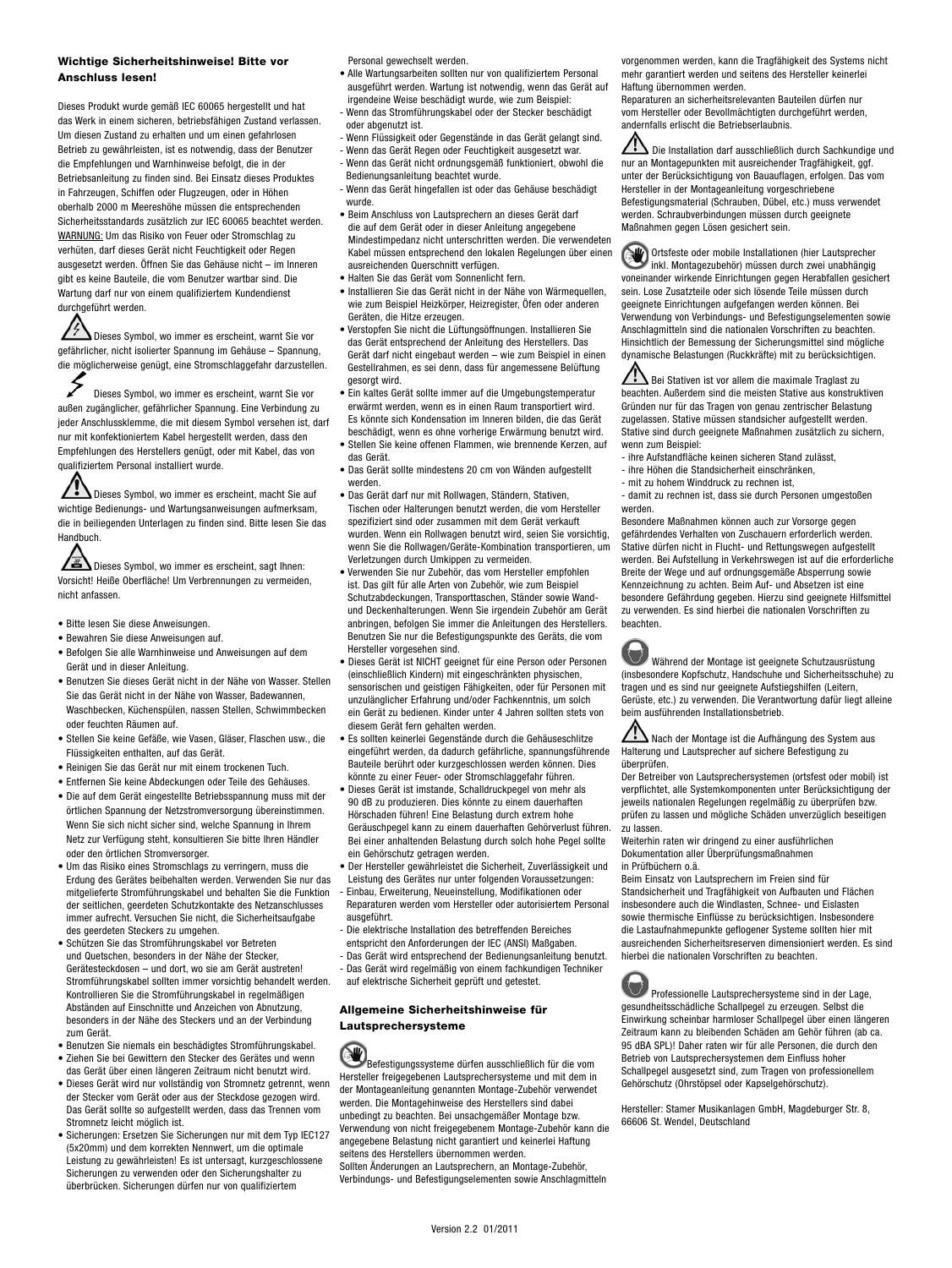### **1 Allgemeines**

**Die beiden ELEMENTS INSTALL KIT E 435 und E 435 A bestehen**  aus speziell für die Wandmontage modifizierten ELEMENTS-Modulen **inklusive den entsprechenden Wandhalterungen. Das INSTALL KIT kann mit regulären ELEMENTS Mid/High-Units E 435 und E 835 erweitert werden. Die Montagevorrichtung erlaubt eine stufenlose horizontale Ausrichtung der Lautsprecher (+/-90°).** 

#### **1.1. Lieferumfang**

Die folgende Übersicht zeigt die Einzelteile des passiven und aktiven ELEMENTS INSTALL KIT, die zu den ELEMENTS-Modulen geliefert werden:



| Pos.         | <b>Bezeichnung</b>                                          | Anzahl |
|--------------|-------------------------------------------------------------|--------|
| 1            | Deckelblech                                                 | 2      |
| $\mathbf{2}$ | Montagewinkel                                               | 2      |
| 3            | Befestigungsblech                                           | 2      |
| 4            | Schraube M3                                                 | 4      |
| 5            | Distanzhülse                                                | 2      |
| 6            | Stopmutter                                                  | 4      |
| 7            | Unterlegscheibe                                             | 6      |
| 8            | Schraube M8                                                 | 6      |
| 9*           | Klemmblock mit Klinkenstecker<br>+ Schraube 3,5 mm x 13 mm* | 1      |
| 10           | ELEMENTS E 435 IL-U (Abb. siehe Seite 2)                    | 1      |
| $11*$        | ELEMENTS E 435 IL-O (Abb. siehe Seite 2)                    | 1      |
| $12**$       | ELEMENTS EA 600 IL (Abb. siehe Seite 2)                     | 1      |

\*) nur bei passivem Install Kit enthalten \*\*) nur bei aktivem Install Kit enthalten

#### **1.2 Anwendungsbereich**

Das ELEMENTS INSTALL KIT ist ausschließlich für die Wandmontage geeignet. Die Tragfestigkeit der Wandanschlagpunkte sowie die Verwendung von geeigneten Schrauben und Dübeln ist vom Installateur sicherzustellen.

### **2 Die Komponenten**

#### **2.1 E 435 – Mid/High-Unit**

Die Mid/High-Unit E 435 ist mit vier speziell für ELEMENTS entwickelten 3,5" Hochleistungslautsprechern bestückt. Durch die Anordnung dieser vier Lautsprecher in einer vertikalen Linie wird eine sehr gleichmäßige Verteilung der Lautstärke und des Frequenzbildes auf die zu beschallende Publikumsfläche erreicht. Eine passive Systemsäule kann bis zu sechs Mid/High-Units E 435 (beim aktiven Install Kit vier E 435) enthalten, die über E-Connect schnell und zuverlässig miteinander verbunden werden.

#### **2.2 EA 600 IL – System-Amp**

Die Verstärkereinheit EA 600 IL ist im gleichen Gehäusedesign aufgebaut wie die Mid/High-Unit E 435. Die Ausgangsleistung beträgt 600 Watt an 4 Ohm. Mit diesem System-Amp können Sie bis zu vier Mid/High-Units E 435 betreiben. Die Belüftung des Endstufenmoduls erfolgt über die Vorderseite.

#### **Anschlüsse und Bedienelemente:**



#### **1 Mid/High-Filter mit Anzeige LED (4fach)**

Durch Drehen dieses Schalters wird die passende Entzerrung auf die Anzahl der untereinander verbundenen Mid/ High-Units eingestellt (ein bis maximal vier E 435). Für den Anschluss von zwei Mid/High-Units E 435 stellen Sie also den Schalter auf 2, für den Betrieb mit vier Mid/High-Units E 435 auf 4. Die vier Anzeige-LEDs zeigen den Status an

(eine LED leuchtet = Entzerrungseinstellung für ein Topteil E 435, zwei LEDs leuchten = Entzerrung für zwei Topteile E 435 usw.).

Als "Maßeinheit" auf der Anzeige dient somit das kleinere der ELE-MENTS Mid/High-Units, die E 435. Die doppelt so große Mid/High-Unit E 835 zählt dabei wie zwei E 435.



#### **2 Sensitivity-Schalter**

Mit diesem Schalter können Sie die Empfindlichkeit der Eingangsstufe an den Pegel des Mischpult-Ausgangssignals anpassen. Wählen Sie mit diesem Schalter die Eingangsempfindlichkeit zwischen –10 dBu (z.B. asymmetrische Klinke, Consumer-Level) oder +4 dBu (Standard, z.B. symmetrische XLR, professionelle Mischpulte) aus. Empfehlung: Bei Verwendung eines Mischpultes mit symmetrischen Ausgängen sollte die Schalterposition +4 dBu gewählt werden. So nutzen Sie optimal die Faderwege des Pultes und vermeiden Übersteuerungen. Wird ein Mischpult mit geringerem Ausgangspegel verwendet (asymmetrischer Klinkenausgang), wählen Sie die Einstellung –10 dBu aus.

**Wichtiger Hinweis:** Sind mehrere Endstufen im System integriert, ist darauf zu achten, dass für alle Amps die gleiche Sensitivity-Einstellung (+4 dBu oder –10 dBu) ausgewählt ist.

#### **3 Status-LED**

Die zweifarbige LED zeigt den Status des Signals an (grün = Signal, rot = Limit/Fehler). Diese LED leuchtet rot wenn das Eingangssignal der Endstufe zu hoch ist oder ein Fehler vorliegt. Ein kurzzeitiges Aufleuchten der LED zeigt das Arbeiten des Limiters bei Pegelspitzen an . **Achtung! Leuchtet die Status-LED während des Betriebs dauerhaft rot, ist das System überlastet. Reduzieren Sie den Signalpegel! Wenn kein Audiosignal anliegt und die Status-LED dauerhaft rot leuchtet, liegt ein Fehler vor.**

#### **4 XLR/Klinke-Eingangsbuchse**

Diese Kombi-Buchse kann sowohl XLR- als auch Klinkenstecker aufnehmen. Schließen Sie die von Ihrem Mischpult kommenden Signalkabel (Master left/right, Line out o.ä.) an die symmetrierte Input-Buchse mit einem XLR-Mikrofonkabel an. Die Belegung der XLR-Stecker ist wie folgt: 1= Ground, 2= +, 3= -. Für die symmetrische Signalführung kann ebenfalls ein Kabel mit Stereo-Klinkenstecker verwendet werden. Unsymmetrierte Signale können mit einem Mono-Klinkenstecker angeschlossen werden.

#### **5 Through-Buchse**

Paralleler Ausgang zur Weiterleitung des Line-Signals, z.B. an weitere EA 600 IL System-Amps oder andere Komponenten (z.B. Aktivmonitore oder Monitor-Endstufen etc.) mittels XLR-Kabel.

#### **6 Speaker Out**

Speakon NL4-Ausgangsbuchse – findet beim Install Kit E 435 A keine Verwendung.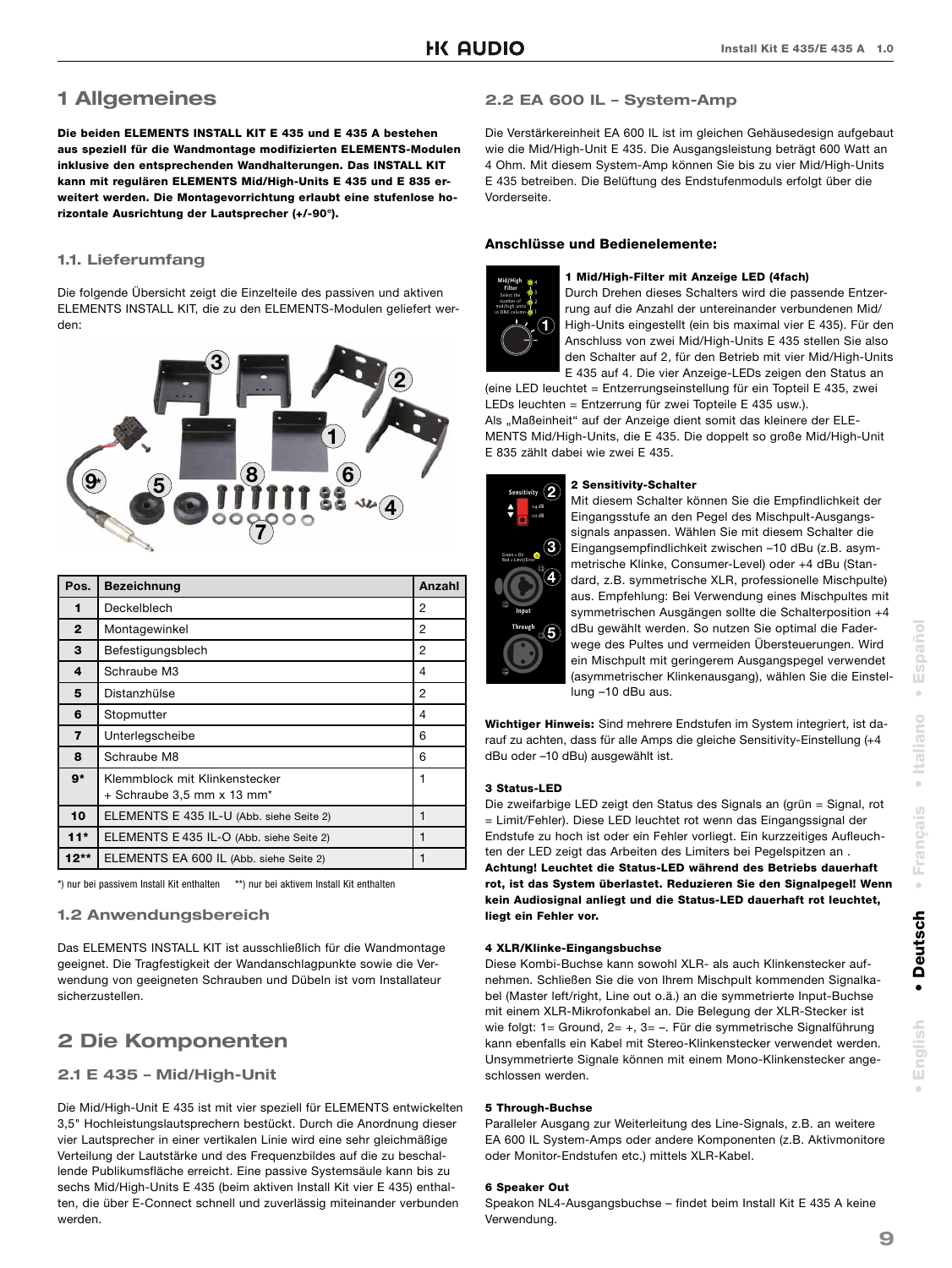

#### **7 Power-Schalter**

Wenn man die System-Endstufe einschaltet, leuchtet die Signal-LED für ca. 5 Sekunden rot und wechselt dann auf grün. Der Amp ist jetzt betriebsbereit.

#### **8 Mains Input**

Verbinden Sie diese Anschlussbuchse mittels eines Kaltgerätestromkabels (im Lieferumfang enthalten) mit der Netzsteckdose. Hinweis: Die EA 600 IL ist mit einer verriegelbaren V-Lock- Netzeingangsbuchse ausgestattet. In Kombination mit einem verriegel-

baren Anschlusskabel ("Volex" oder baugleich, optional erhältlich) kann das Netzkabel arretiert werden und so gegen versehentliches Herausrutschen gesichert werden.

**Achtung! Achten Sie darauf, dass die Spannungsangabe der EA 600 IL der Netzspannung entspricht. Der Anschluss an eine falsche Netzspannung kann die Elektronik der Endstufe zerstören.**

#### **2.3 E-Connect**



Mit Hilfe der E-Connect-Verbindung können die ELEMENTS-Komponenten untereinander verbunden werden, wobei durch die integrierte Signalführung keine weiteren Lautsprecherkabel notwendig sind.

Durch Einrasten des Arretierknopfs der Mid/High-Unit in das entsprechende Einrastloch der E-Connect-Verbindung werden die beiden Komponenten mechanisch fest miteinander verbunden – das Lautsprechersignal wird ohne zusätzliche Verkabelung weitergeleitet. Zum Trennen der Komponenten drücken Sie den Arretierknopf und ziehen die Module auseinander.

### **3 Montage**

#### **Benötigtes Werkzeug:**

- Kreuzschraubendreher
- Gabelschlüssel SW 13 mm
- Inbusschlüssel 5 mm

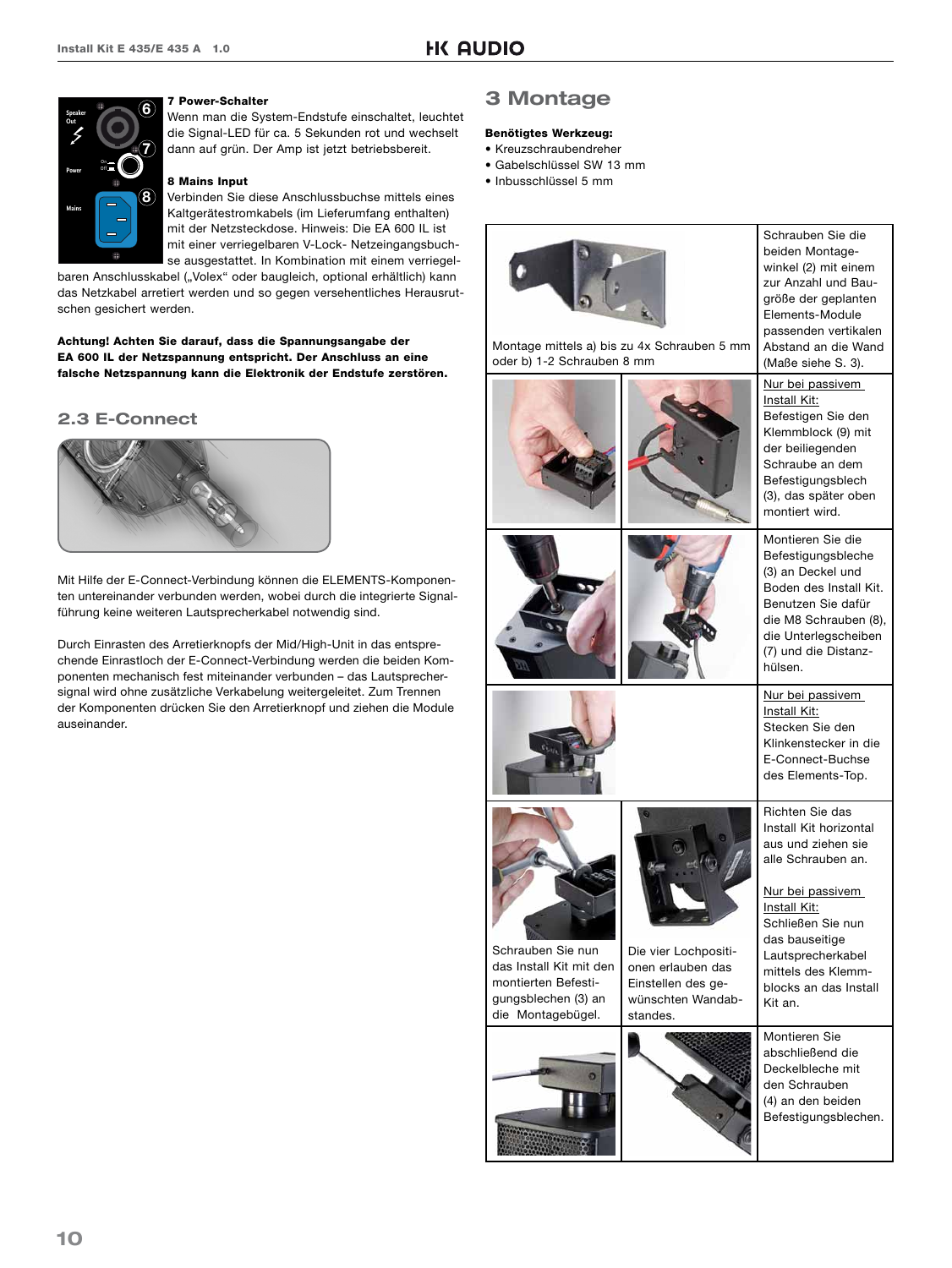### **4 Ausrichtung**





### **5 Konfigurationen**



| Konfiguration               | Gesamthöhe           |                                                            |  |
|-----------------------------|----------------------|------------------------------------------------------------|--|
| Install Kit E 435/E 435 A   | 848 mm               | *) ACHTUNG: bei Verwendung                                 |  |
| Installkit + $1x \nE 435$   | 1230 mm              | einer E 835 anstelle von zwei<br>E 435 verringert sich die |  |
| Installkit + $2x \nE 435$   | 1612 mm <sup>*</sup> | Gesamthöhe um 20 mm pro                                    |  |
| Installkit + $3x \nE 435$   | 1994 mm <sup>*</sup> | verwendeter E 835 (siehe auch<br>Seite 3)                  |  |
| Installkit + $4x \nE 435**$ | 2376 mm <sup>*</sup> |                                                            |  |

\*\*) nur bei passivem Install Kit möglich

### **6 Technische Daten**

| EA 600 IL System-Amp                                                            |
|---------------------------------------------------------------------------------|
| Dauerleistung EIA: 600 Watt Class D @ 4 0hm                                     |
| <b>Eingangsempfindlichkeit:</b> $+4$ dBu/ $-10$ dBu (schaltbar)                 |
| Aktive Schutzschaltungen: RMS-Limiter                                           |
| Schutz: DC, Impedanz, Thermo                                                    |
| Filter: Subsonic-Filter, Systemfilter 4fach                                     |
| Kühlung: Lüfter, Temp. gesteuert                                                |
| Anschlüsse: Kombibuchse In, XLR Out, 1x Speakon Parallel Out., 1x E-Connect out |
| <b>Gewicht:</b> 2,75 kg / 6,1 lbs.                                              |

| E 435 IL U/O Mid/High Unit                    |
|-----------------------------------------------|
| <b>Belastbarkeit nominal: 150 W RMS</b>       |
| <b>Frequenzgang -10 dB:</b> 140 Hz $-$ 20 kHz |
| Empfindlichkeit 1W@1m: 97 dB Half Space       |
| Nennimpedanz: 16 Ohm                          |
| Anschlüsse: 1x E-Connect in, 1x E-Connect out |
| Lautsprecher: 4x 3.5" Breitband               |
| Directivity: 70° horizontal                   |
| Trennfrequenz: 140 Hz, 12 dB/ Okt. passiv     |
| <b>Gewicht:</b> 2.35 kg / 5.2 lbs.            |

 $\ddot{\phantom{a}}$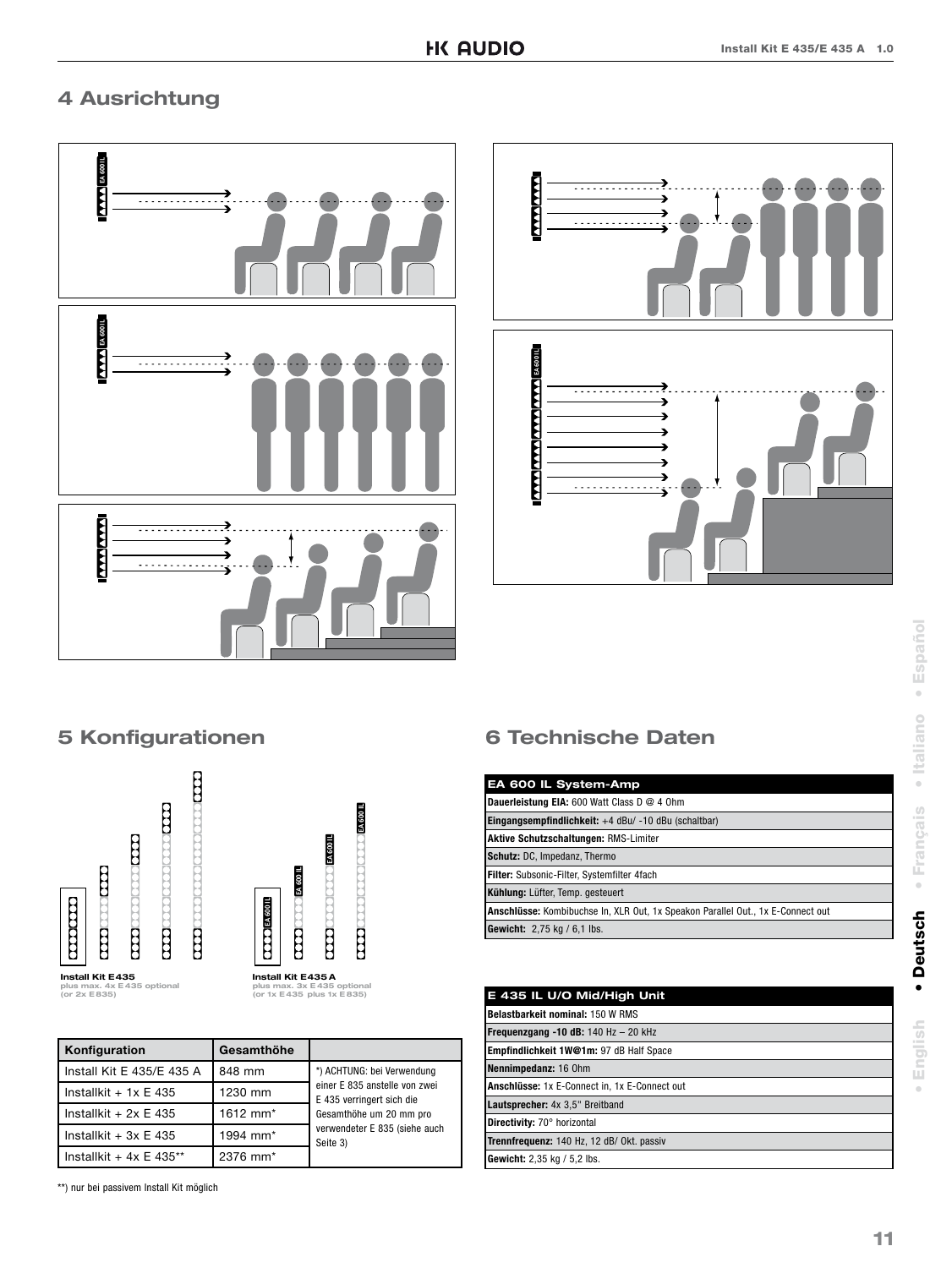#### **Consignes de sécurité importantes ! A lire avant**  - Lorsque le câble d'alimentation est endommagé ou effiloché. **de se connecter !**

Ce produit a été construit conformément à la norme IEC 60065 par le fabricant et a quitté l'usine en bon état de marche. Pour garantir son intégrité et un fonctionnement sans risque, l'utilisateur se doit de suivre les conseils et les avertissements préconisés dans cette notice d'utilisation. En cas d'utilisation de ce produit dans un véhicule terrestre, un navire ou un avion, ou encore à une altitude supérieure à 2 000 mètres, il convient de prendre en considération les normes de sécurité suivantes, en plus de la norme IEC 60065.

ATTENTION : Afin d'éviter tout risque d'incendie et d'électrocution, n'exposez pas cet appareil à l'humidité ou à la pluie. N'ouvrez pas le boîtier ; les pièces se trouvant à l'intérieur ne nécessitent pas d'entretien de la part des utilisateurs. Adressez-vous à un spécialiste qualifié pour procéder à l'entretien de l'appareil.

Ce symbole, quel que soit l'endroit où il apparaît, vous signale des pièces sous tension non isolées dans le boîtier. Une tension suffisante pour présenter un risque d'électrocution.

Ce symbole, quel que soit l'endroit où il apparaît, vous signale des pièces sous tension accessibles depuis l'extérieur du boîtier. Tous les câbles extérieurs raccordés à un composant marqué de ce symbole doivent être de type préfabriqués et conformes aux spécifications du fabricant ou doivent avoir été installés par des spécialistes qualifiés.

Ce symbole, quel que soit l'endroit où il apparaît, vous signale des instructions importantes relatives à l'utilisation ou l'entretien de l'appareil à lire dans les documents l'accompagnant. Lisez la notice d'utilisation.

Ce symbole, quel que soit l'endroit où il apparaît, vous signale un risque de brûlure dû à une surface chaude. Ne touchez pas cette surface afin d'éviter de vous brûler.

- Lisez ces instructions.
- Conservez ces instructions.
- Prenez en compte tous les avertissements et toutes les instructions mentionnés sur le produit ou dans cette notice d'utilisation.
- N'utilisez pas ce produit à proximité de l'eau. Ne le placez pas près de l'eau, d'une baignoire, d'un bassin, d'un évier, d'une surface humide, d'une piscine ou d'une pièce humide.
- Ne mettez pas d'objet contenant du liquide sur l'appareil, par exemple, un vase, un verre ou une bouteille, etc.
- Nettoyez-le exclusivement avec un chiffon sec.
- N'enlevez pas le boîtier, ne serait-ce que partiellement. • La tension de fonctionnement de l'appareil doit être réglée de manière à correspondre à la tension d'alimentation de l'endroit où vous vous trouvez. Si vous n'êtes pas sûr de connaître la tension d'alimentation, demandez à votre revendeur ou à la compagnie d'électricité locale.
- Afin de réduire le risque d'électrocution, vous ne devez jamais supprimer la mise à la terre de l'appareil. Utilisez uniquement le câble d'alimentation fourni avec le produit et maintenez la broche centrale de la prise (mise à la terre) en état de fonctionnement. Ne négligez pas la sécurité offerte par les prises polarisées ou avec mise à la terre.
- Protégez le câble d'alimentation afin d'éviter que quelqu'un marche dessus ou qu'il soit pincé, notamment près de la prise, de la prise murale ou à la sortie de l'appareil même ! Les câbles d'alimentation doivent être tout le temps maniés avec précaution. Vérifiez régulièrement que le câble n'est pas fendu ou qu'il ne présente pas de signe d'usure, en particulier près de la prise et à la sortie de l'appareil.
- N'utilisez jamais de câble d'alimentation usé.
- Débranchez l'appareil en cas d'orage ou si vous ne l'utilisez pas pendant une longue période.
- Débranchez l'appareil uniquement en le tenant par la prise au niveau de la prise murale ou de la rallonge. L'appareil doit être placé de telle manière à ce qu'il puisse être débranché facilement à tout moment.
- Fusibles : si nécessaire, remplacez-les uniquement par des fusibles de type IEC127 (5x20 mm) afin de garantir une meilleure performance. Il est interdit d'utiliser des fusibles bricolés ou de raccourcir le porte-fusible. Seul un personnel qualifié est habilité à remplacer les fusibles.
- Confiez tous les travaux d'entretien à des spécialistes qualifiés. Il est nécessaire d'effectuer de tels travaux lorsque l'unité a été endommagée, comme par exemple dans les cas suivants :
- Si du liquide a pénétré ou un objet est tombé dans le boîtier.
- Si l'appareil a été exposé à la pluie ou à l'humidité.
- Si l'appareil ne fonctionne pas correctement alors que vous avez suivi toutes les instructions à la lettre.
- Si l'appareil est tombé ou que le boîtier est endommagé.
- En cas de raccordement de haut-parleurs à cet appareil, il faut veiller à ne pas descendre sous l'impédance minimale indiquée sur ledit appareil ou dans la présente notice. Les câbles employés doivent présenter une section suffisante, qui soit conforme aux réglementations locales en vigueur.
- Ne l'exposez pas directement aux rayons du soleil.
- Ne l'installez pas à proximité d'une source de chaleur, telle qu'un radiateur, une grille de chauffage, un four ou tout autre appareil susceptible de produire de la chaleur.
- Ne masquez pas les bouches d'aération. Installez l'appareil conformément aux instructions du fabricant. Il ne doit pas être placé dans un emplacement confiné, comme un rack ou une console, sauf si une ventilation suffisante est garantie.
- Si vous déplacez l'appareil, attendez qu'il soit à température ambiante avant de le démarrer, sinon de la condensation peut se former à l'intérieur et endommager l'appareil.
- Ne posez pas de d'objet à flamme ouverte sur l'appareil, comme par exemple une bougie allumée.
- L'appareil doit être placé à au moins 20 cm/8" pouces du premier mur.
- Utilisez l'appareil uniquement avec un chariot, un support, un trépied, des fixations ou une table recommandés par le fabricant ou vendus avec le produit. Si vous utilisez un chariot, maniez-le avec précaution afin d'éviter tout risque de blessure s'il se renverse.
- Utilisez uniquement les accessoires recommandés par le fabricant. Cette consigne concerne toute sorte d'accessoires, qu'il s'agisse de couvercles de protection, de sacs de transport, de supports ou de dispositifs de fixation au mur ou au plafond. Si vous fixez un accessoire à l'appareil, suivez toujours les instructions d'utilisation du fabricant. N'utilisez pas d'autres points de fixation que ceux préconisés par le fabricant.
- Cet appareil NE convient PAS aux personnes dont les capacités motrices, sensorielles ou mentales sont déficientes (y compris les enfants) ou aux personnes ne disposant pas de l'expérience ou des connaissances nécessaires pour faire fonctionner le présent appareil. Cet appareil doit dans tous les cas et être tenu constamment hors de portée des enfants de moins de quatre ans.
- N'insérez jamais d'objets à travers les grilles du boîtier, car ils pourraient toucher des pièces sous tension dangereuses ou provoquer un court-circuit pouvant causer un risque d'incendie ou d'électrocution.
- Cet appareil est capable de délivrer un niveau de pression acoustique de 90 dB, pouvant ainsi causer des troubles irréversibles de l'audition ! L'exposition continue à une nuisance sonore peut provoquer une perte d'audition permanente. Portez des protections auditives adéquates si vous vous exposez de manière continue à un tel niveau de pression acoustique.
- Le fabricant garantit la sécurité, la fiabilité et l'efficacité de fonctionnement de son produit uniquement si :
- l'assemblage, l'extension, le réajustement, la modification ou la réparation de l'appareil ont été effectués par le fabricant ou par des personnes agréées pour ce genre de travaux.
- l'installation électrique concernée est conforme aux normes IEC (ANSI).
- l'unité est utilisée conformément aux instructions d'utilisation. - l'unité est régulièrement contrôlée et testée quant à la sécurité
- électrique par un technicien compétent.

#### **Consignes de sécurité générales pour systèmes de haut-parleurs**

Les systèmes de fixation doivent exclusivement être employés pour les systèmes de haut-parleurs fournis par le fabricant et avec les accessoires de montage tels qu'évoqués dans la notice de montage. Dans ce cadre, il convient de respecter scrupuleusement les indications de montage du fabricant. En cas d'utilisation non conforme d'accessoires ou d'installation d'accessoires de montage non d'origine, le dommage en résultant éventuellement ne sera pas couvert par la garantie et la responsabilité du fabricant ne pourra en aucun cas être engagée.

Si des modifications sont apportées aux haut-parleurs, aux accessoires de montage, aux raccords et fixations ainsi qu'au matériel d'élingage, la portabilité du système ne pourra plus être garantie et la responsabilité du fabricant ne pourra en aucun cas être engagée.

Toute réparation d'éléments de sécurité ne peut être effectuée que par le fabricant ou son représentant agréé, faute de quoi le permis d'exploitation s'éteint.

L'installation sera exclusivement réalisée par un spécialiste, et ce, uniquement dans des zones de montage présentant une capacité de charge suffisante, un point à vérifier notamment par la prise en compte des normes de construction appliquées. Le matériel de fixation prescrit par le constructeur dans la notice de montage (vis, chevilles, etc.) doit impérativement être employé. Les raccords boulonnés doivent être assurés contre tout desserrement au moyen de mesures appropriées.

QV) Les installations fixes ou mobiles (ici les haut-parleurs, accessoires de montage compris) doivent être assurés contre la chute par deux dispositifs indépendants l'un de l'autre. Les éléments supplémentaires lâches ou les pièces se desserrant doivent pouvoir être retenus par des dispositifs adaptés. En cas d'utilisation de raccords, d'éléments de fixation et de matériel d'élingage, il convient de respecter les dispositions nationales en la matière. Le calcul du dimensionnement des dispositifs de sécurité requiert la prise en compte des charges dynamiques possibles (forces de recul).

En cas d'utilisation de trépieds, il faut surtout prendre en considération la charge maximale supportée. En outre, de par leur conception, la plupart des trépieds permettent uniquement de supporter des charges parfaitement centrées. Les trépieds doivent dès lors être disposés de façon stable. Il est nécessaire d'assurer les trépieds par des mesures supplémentaires dans les cas suivants (liste non exhaustive) :

- lorsque leur surface de pose n'offre pas une stabilité suffisante ;
- lorsque leur hauteur limite leur stabilité ;
- lorsque la force du vent risque d'être élevée ;

- lorsqu'ils risquent d'être heurtés par des personnes. Des mesures particulières peuvent également s'avérer nécessaires, à titre préventif, pour se prémunir contre des comportements dangereux de la part de spectateurs. Les trépieds ne doivent donc pas être disposés dans des voies d'évacuation ou des passages réservés aux secours. En cas d'installation sur des voies de circulation, veiller à respecter la largeur de circulation requise, à verrouiller le secteur de façon adaptée et à mettre en place la signalisation idoine. Le montage et le démontage sont des phases qui présentent des risques particuliers. Il faut dès lors employer des moyens auxiliaires appropriés. Veiller également, lors de ces opérations, à respecter la législation nationale en la matière.

Lors du montage, il est indispensable de porter des équipements de sécurité adaptés (en particulier un casque, des gants et des chaussures de sécurité) et d'utiliser uniquement des dispositifs d'aide à l'ascension adaptés (échelles, échafaudages, etc.). La responsabilité dans ce domaine incombe uniquement à la société de montage exécutante.

 $\sum$  À l'issue du montage, il y a lieu de contre-vérifier la fixation ou la suspension du système (haut-parleurs et supports). L'exploitant des systèmes de haut-parleurs (fixes ou mobiles) est tenu de vérifier, ou de faire vérifier, tous les composants du système en fonction des réglementations en vigueur dans le pays concerné, et de faire éliminer sans délai les éventuels défauts constatés. En outre, nous recommandons fortement de constituer une documentation détaillée sur toutes les mesures d'inspection dans les registres de contrôle ou similaires.

En cas d'utilisation de haut-parleurs en plein air, tenir compte, pour la stabilité et la capacité portante des structures et surfaces, de l'influence de paramètres tels le vent, la neige, la glace et autres facteurs thermiques. Dans ce cas, il convient en particulier de dimensionner avec des réserves de sécurité suffisantes les points de support de charge de systèmes suspendus. Veiller également, lors de ces opérations, à respecter la législation nationale en la matière.

Les systèmes de haut-parleurs professionnels sont capables de produire des niveaux sonores dangereux pour la santé. Même des niveaux sonores a priori inoffensifs peuvent, en cas d'exposition prolongée, provoquer des pertes auditives irréversibles (à partir de 95 dBA SPL environ) ! C'est pourquoi nous conseillons à toutes les personnes soumises à des niveaux sonores élevés en raison de l'exploitation de systèmes de haut-parleurs, de porter des protections auditives professionnelles (bouchons d'oreilles ou casques antibruit). Fabricant : Stamer Musikanlagen GmbH, Magdeburger Str. 8, 66606 St. Wendel, Allemagne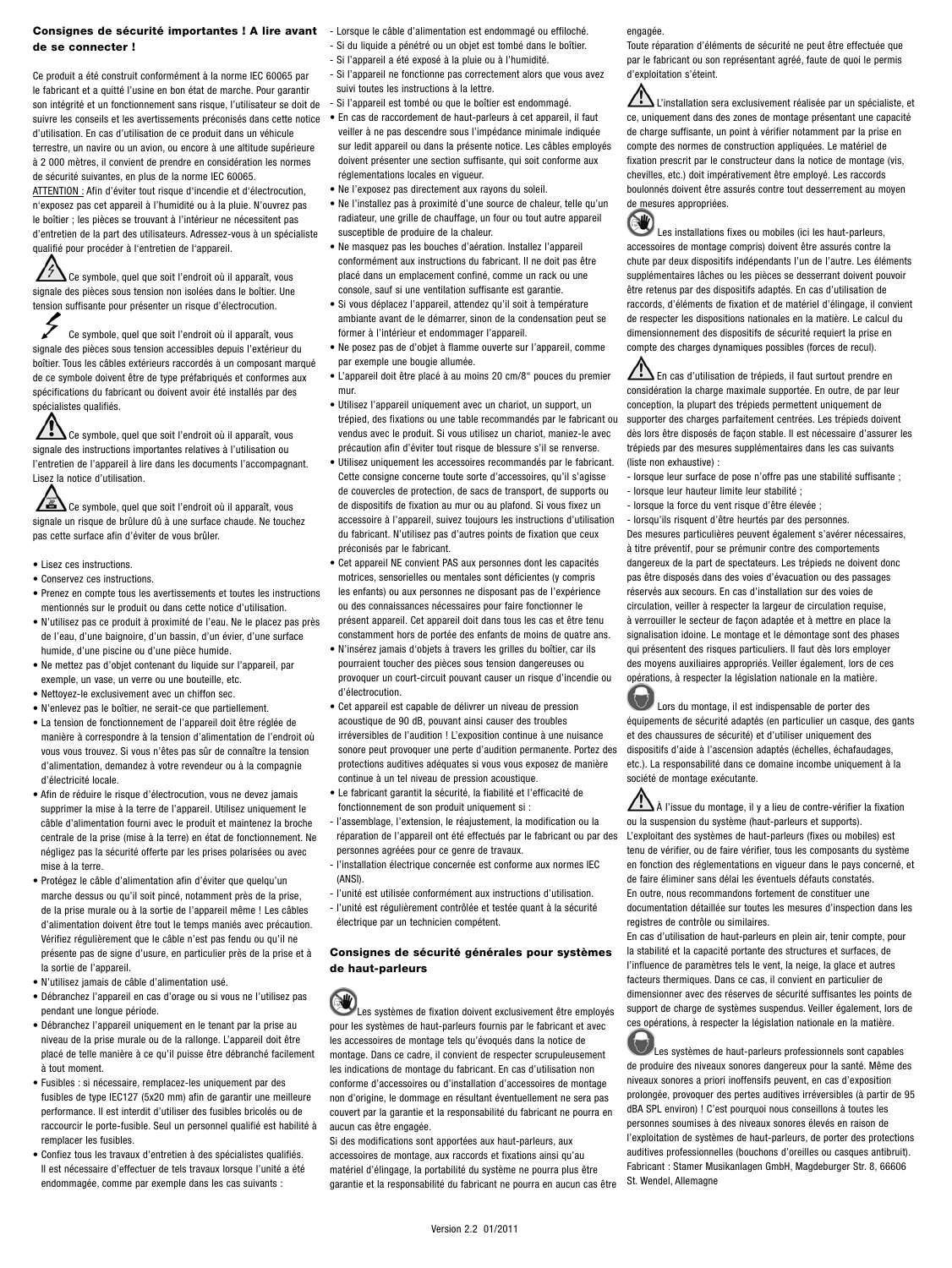### **1 Généralités**

**Les deux kits ELEMENTS INSTALL KIT E 435 et E 435 A sont constitués de modules ELEMENTS spécialement modifiés pour un montage mural et comprenant les supports muraux correspondants. Le kit d'installation INSTALL KIT peut être complété par des unités médiums/aigus (Mid/High Units) ELEMENTS E 435 et E 835 normales. Le dispositif de montage permet une orientation horizontale progressive des haut-parleurs (+/-90°).** 

#### **1.1. Contenu de la livraison**

La photo ci-dessous montre les différents éléments du kit ELEMENTS INSTALL KIT actif et passif, livrés en plus des modules ELEMENTS :



| Num.                    | <b>Désignation</b>                                           | <b>Nombre</b> |
|-------------------------|--------------------------------------------------------------|---------------|
| 1                       | Tôle supérieure                                              | 2             |
| $\mathbf{2}$            | Profilé de montage                                           | 2             |
| 3                       | Tôle de fixation                                             | 2             |
| 4                       | Vis M3                                                       | 4             |
| 5                       | Entretoise                                                   | 2             |
| 6                       | Écrou à frein                                                | 4             |
| $\overline{\mathbf{z}}$ | Rondelle                                                     | 6             |
| 8                       | Vis M8                                                       | 6             |
| $9*$                    | Bloc de raccordement avec jack<br>$+$ vis 3,5 mm x 13 mm $*$ |               |
| 10                      | ELEMENTS E 435 IL – inférieur (photo page 2)                 |               |
| $11*$                   | ELEMENTS E 435 IL - supérieur (photo page 2)                 | 1             |
| $12**$                  | ELEMENTS EA 600IL (photo page 2)                             |               |

\*) Uniquement contenu dans le kit d'installation passif \*\*) Uniquement contenu dans le kit d'installation actif

#### **1.2 Domaine d'application**

Le système ELEMENTS INSTALL KIT est exclusivement conçu pour un montage mural. Il appartient à l'installateur de vérifier la résistance des points d'ancrage dans le mur et de s'assurer d'utiliser des vis et des chevilles adaptées.

### **2 Composants**

#### **2.1 E 435 – Unité médiums/aigus**

L'unité médiums/aigus E 435 est équipée de quatre haut-parleurs 3,5" hautes performances, spécialement développés pour le système ELEMENTS. L'agencement sur une ligne verticale de ces quatre hautparleurs permet d'obtenir une répartition uniforme du volume sonore et de l'image de fréquence sur toute l'étendue de la zone à sonoriser. Une colonne du système peut contenir jusqu'à six unités médiums/aigus E 435 (quatre E 435 avec le kit d'installation actif), qui se raccordent rapidement et de façon fiable via le système E-Connect.

#### **2.2 EA 600 IL – Ampli système**

Le design extérieur de l'unité amplificatrice EA 600 IL est identique à celui de l'unité médiums/aigus E 435. Sa puissance de sortie atteint 600 watts sous 4 ohms. Cet ampli système permet de raccorder jusqu'à quatre unités médiums/aigus E 435. L'aération du module d'étage de puissance se trouve sur la face avant.

#### **Raccordements et commandes : 1 Filtre médiums/aigus avec quadruple afficheur à DEL**



Cet interrupteur permet d'adapter la correction au nombre d'unités médiums/aigus interconnectées (de un à quatre satellites E 435). Si deux unités médiums/aigus E 435 sont raccordées, vous placerez donc l'interrupteur sur 2 ; pour fonctionner avec quatre unités médiums/aigus, vous l'amènerez sur 4. L'afficheur à quatre DEL indique l'état (une DEL allumée = réglage de correction pour un satellite, deux DEL allumées = correction pour deux satellites, etc.).

Pour cette affichage, « l'unité de base » est constituée par la plus petite des unités médiums/aigus ELEMENTS, en l'occurrence la E 435. Dès lors, l'unité médiums/aigus E 835, deux fois plus grosse, compte pour deux E 435.

#### **2 Commutateur de sensibilité**



Cet interrupteur permet d'adapter la sensibilité de l'étage d'entrée par rapport au niveau du signal de sortie de la table de mixage. Il permet ainsi d'opter pour une sensibilité en entrée de -10 dBu (par exemple, jack asymétrique, Consumer-Level) ou +4 dBu (standard, par exemple XLR symétriques, tables de mixage professionnelles). Recommandation : en cas d'utilisation d'une table de mixage avec sorties symétriques, ce commutateur doit être placé en position +4 dBu. De la sorte, vous utiliserez de façon optimale les voies fader de la table et éviterez les saturations. Si vous utilisez une table de mixage dont le niveau de sortie est réduit (sortie jack asymétrique), vous réglerez ce commutateur sur -10 dBu.

**Remarque importante :** si plusieurs étages de sortie

sont intégrés au système, il convient de veiller à ce que le réglage de sensibilité soit identique (+4 dBu ou -10 dBu) pour tous les amplis.

#### **3 DEL d'état**

La DEL bicolore indique l'état du signal (vert = signal, rouge = limite/ erreur). Cette DEL s'allume en rouge lorsque le signal d'entrée de l'étage de sortie est trop élevé ou qu'un dysfonctionnement est présent. Si la DEL s'allume par intermittence, elle indique simplement l'intervention du limiteur en cas de pic de niveau.

Attention ! En revanche, si la DEL d'état reste rouge durablement alors que l'appareil est en fonctionnement, c'est que le système subit une surcharge. Vous devez alors absolument réduire le niveau de signal ! De même, si la DEL d'état reste allumée en rouge en permanence alors qu'aucun signal audio n'est présent, c'est qu'il y a dysfonctionnement.

#### **4 Douille d'entrée XLR/jack**

Cette douille combinée peut aussi bien recevoir une prise XLR qu'une prise jack. Raccordez les câbles de signaux (Master left/right, Line out ou similaires) venant de votre table de mixage à la douille d'entrée symétrisée à l'aide d'un câble pour micro XLR. Les broches des prises XLR sont affectées comme suit :  $1 =$  terre ;  $2 = +$ ,  $3 = -$ . Un câble avec prise jack mâle stéréo peut également être utilisé pour l'acheminement d'un signal symétrique. Les signaux non symétrisés peuvent être véhiculés par le biais d'une prise jack mâle mono.

#### **5 Douille Through**

Sortie parallèle pour la transmission du signal Line au moyen d'un câble XLR, par exemple vers d'autres amplis système EA 600 IL ou d'autres composants (moniteurs actifs, moniteurs d'étages de sortie, etc.).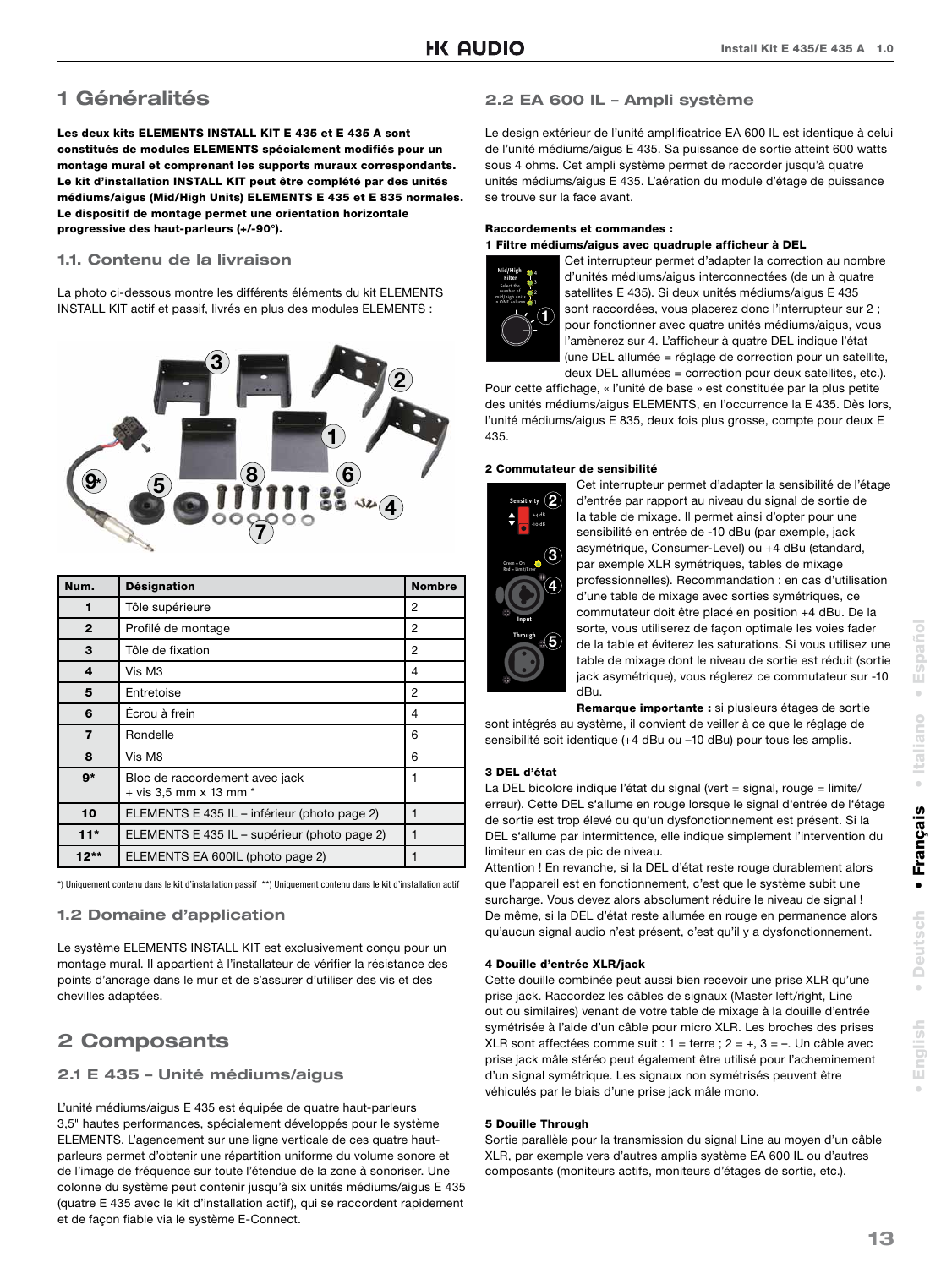#### **6 Sortie haut-parleur (Speaker Out)**

Douille de sortie Speakon NL4 – aucune application en cas d'utilisation du kit d'installation E 435 A.



#### **7 Interrupteur principal (Power)**

Lorsque vous allumez l'étage de sortie du système, la DEL de signal s'allume en rouge pendant environ 5 secondes, puis devient verte. L'ampli est alors prêt à fonctionner.

#### **8 Entrée secteur (Mains)**

Sur la prise secteur, branchez la fiche correspondante du cordon secteur avec prise de terre (fourni avec l'appareil). Remarque : L'ampli EA 600 IL est équipé d'une prise d'entrée secteur verrouillable de type

V-Lock. Le raccordement verrouillable (« Volex » ou de conception similaire, disponible en option) permet de bloquer le cordon secteur et donc, d'éviter tout débranchement accidentel.

**Attention !** Veillez à ce que la tension indiquée sur l'EA 600 IL corresponde à la tension secteur disponible. En effet, le raccordement à une tension secteur incorrecte est susceptible de détruire l'électronique de l'étage de sortie.

#### **2.3 Connexion E-Connect**



Le système E-Connect permet d'interconnecter les composants du système ELEMENTS. Grâce à la transmission du signal intégrée, aucun câble de haut-parleur supplémentaire n'est nécessaire.

Lorsque le bouton de verrouillage de l'unité médiums/aigus supérieure est encliqueté dans l'orifice correspondant de la connexion E-Connect, les deux composants sont solidarisés mécaniquement et le signal de hautparleur est transmis, sans câblage supplémentaire. Pour désolidariser les composants, enfoncez le bouton de verrouillage, puis séparez les modules.

### **3 Montage**

#### **Outillage requis :**

- Tournevis cruciforme
- Clé plate de 13 mm
- Clé Allen de 5 mm

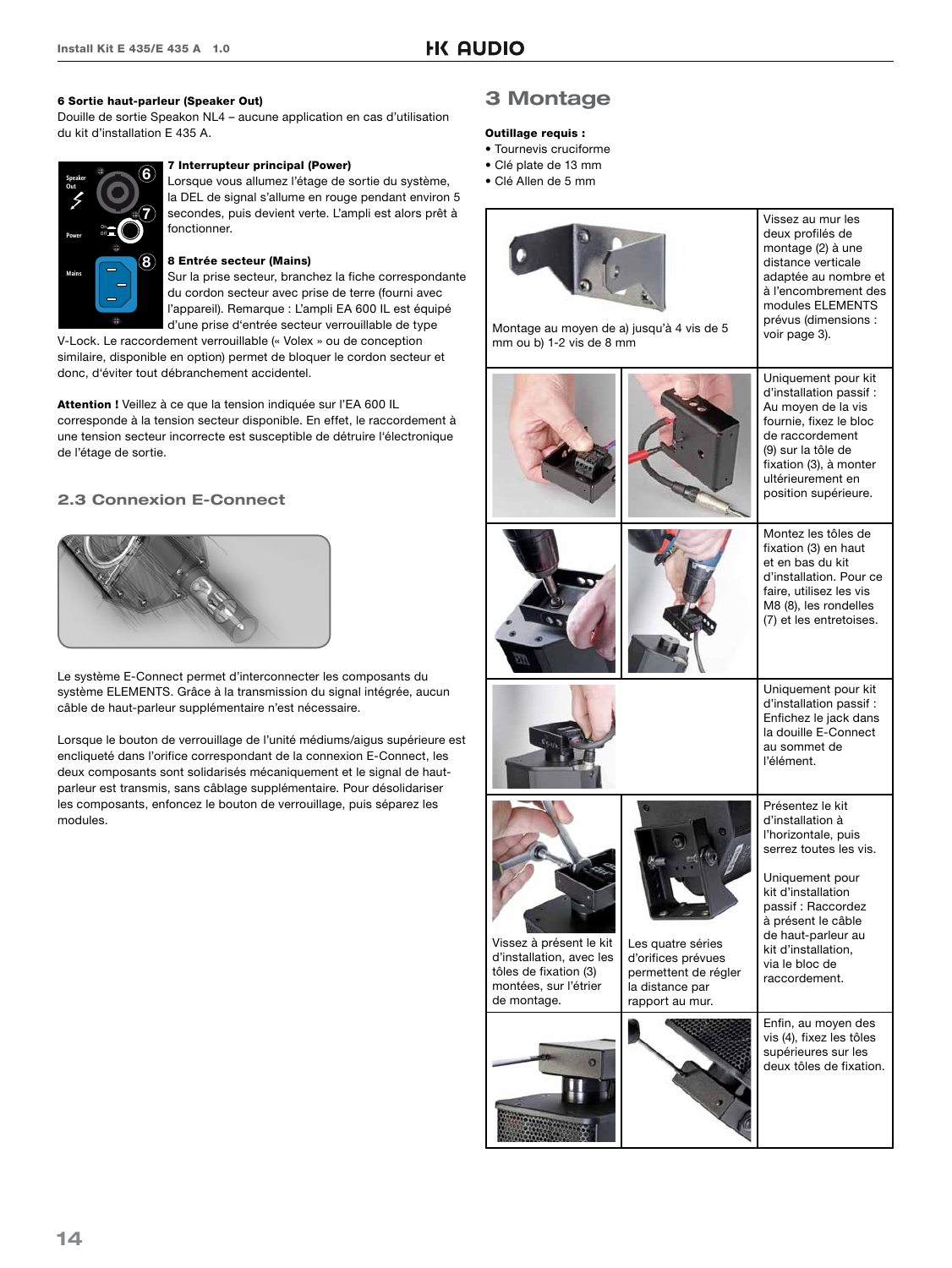### **4 Orientation**





### **5 Configurations**



**plus max. 3x E 435 optional (or 1x E 435 plus 1x E 835)**

| <b>Configuration</b>        | <b>Hauteur totale</b> |                                                                |
|-----------------------------|-----------------------|----------------------------------------------------------------|
| Install Kit E 435/E 435 A   | 848 mm                | *) ATTENTION : en cas                                          |
| Installkit + $1x \nE 435$   | 1230 mm               | d'utilisation d'un E 835 en<br>lieu et place de deux E 435, la |
| Installkit + $2x \nE 435$   | 1612 mm <sup>*</sup>  | hauteur totale diminue de 20                                   |
| Installkit + $3x \nE 435$   | 1994 mm <sup>*</sup>  | mm par E 835 employé (voir                                     |
| Installkit + $4x \nE 435**$ | 2376 mm <sup>*</sup>  | également page 3).                                             |

\*\*) Uniquement possible avec le kit d'installation passif.

### **6 Caractéristiques techniques**

| EA 600 IL - Ampli système                                                             |
|---------------------------------------------------------------------------------------|
| <b>Puissance nominale continue EIA: 600 watts classe D à 4 ohms</b>                   |
| <b>Sensibilité en entrée :</b> +4 dBu/ -10 dBu (commutable)                           |
| <b>Circuits de protection actifs: limiteur RMS</b>                                    |
| <b>Protection:</b> CC, impédance, thermique                                           |
| <b>Filtres</b> : filtre Subsonic, quadruple filtre système                            |
| Refroidissement : ventilateur, à déclenchement thermostatique                         |
| <b>Connexions :</b> entrée douille combinée, sortie XLR, 1x sortie parallèle Speakon, |
| 1x sortie E-Connect                                                                   |
| <b>Poids:</b> $2,75$ kg / 6,1 lbs                                                     |
|                                                                                       |

 $\ddot{\phantom{a}}$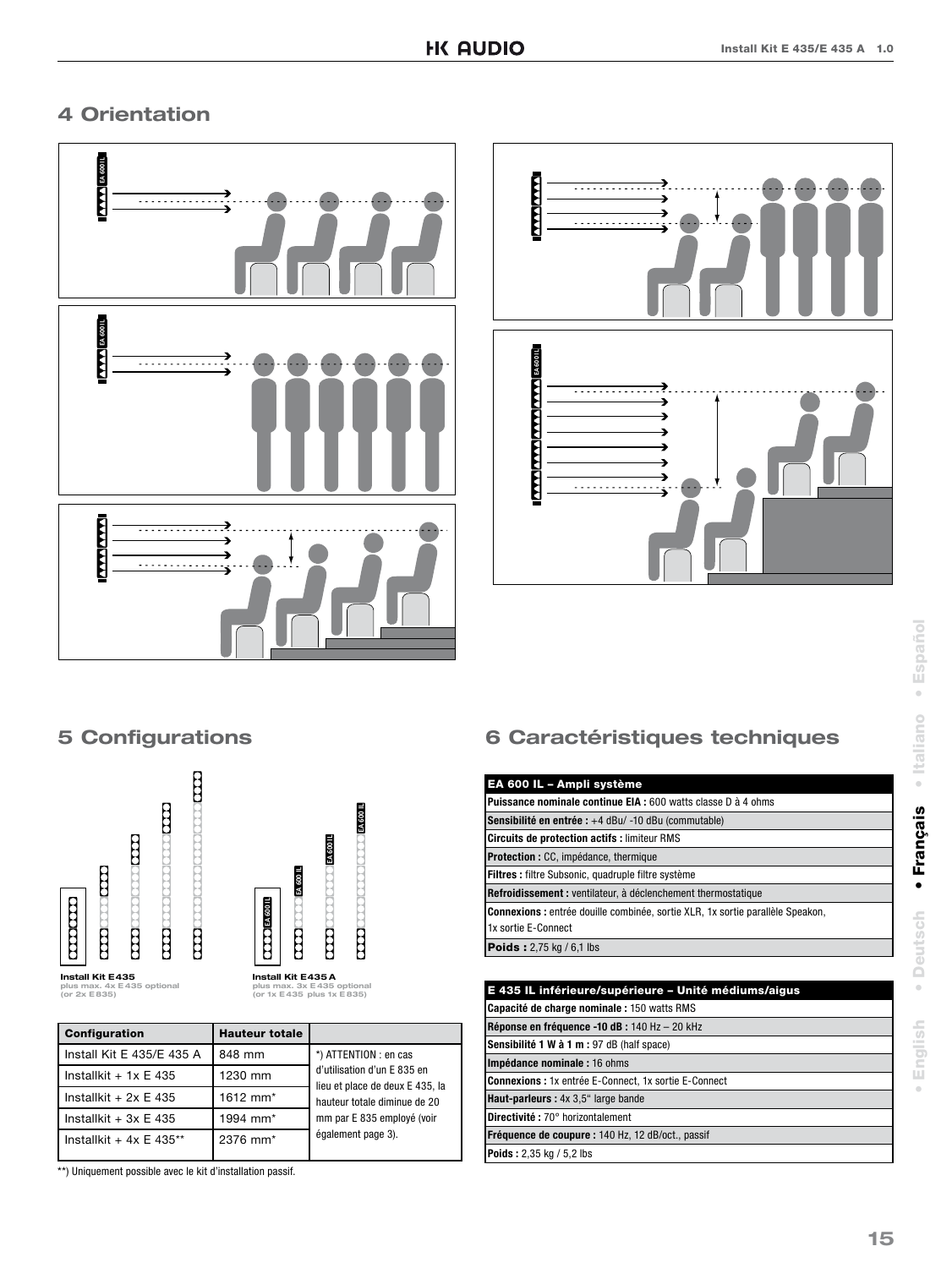#### **Istruzioni di sicurezza importanti. Leggere prima di effettuare il collegamento!**

Il presente prodotto è stato fabbricato dal produttore in conformità alla norma IEC 60065 ed è uscito dallo stabilimento in perfette condizioni di funzionamento. Per preservare tali condizioni e garantirne l'uso sicuro, l'utente deve attenersi alle indicazioni e alle avvertenze riportate nelle istruzioni per l'uso. Se volete usare questo prodotto su veicoli, a bordo di navi o di aerei oppure ad altitudini superiori a 2000 m dovete badare alle rispettive norme di sicurezza suppletive alla norma IEC 60065. AVVISO: Per evitare il rischio di incendio o folgorazione, non esporre l'apparecchio ad umidità o pioggia. Non aprire l'involucro poiché al suo interno non vi sono parti riparabili dall'utente. Per la riparazione rivolgersi a personale tecnico qualificato.

Questo simbolo segnala la presenza all'interno dell'involucro di tensione pericolosa priva di isolamento sufficientemente alta da costituire un pericolo di folgorazione.

Questo simbolo segnala la presenza di tensione pericolosa accessibile dall'esterno. Il cablaggio esterno collegato ad un qualunque morsetto contrassegnato da questo simbolo deve essere un cavo preconfezionato conforme ai requisiti indicati dal produttore o un cablaggio installato da personale qualificato.

Questo simbolo segnala importanti istruzioni per l'uso e la manutenzione nella documentazione allegata. Leggere il manuale.

 $\boldsymbol{\Delta}$  Questo simbolo ha il seguente significato: Attenzione! Superficie calda! Non toccare per evitare scottature.

- Leggere queste istruzioni.
- Conservare queste istruzioni.
- Attenersi a tutti gli avvisi e istruzioni riportati sul prodotto e nel manuale.
- Non utilizzare il prodotto vicino all'acqua. Non collocare il prodotto vicino ad acqua, vasche, lavandini, zone umide, piscine o stanze con presenza di vapore.
- Non collocare sul prodotto oggetti contenenti liquidi, quali vasi, bicchieri, bottiglie ecc.
- Pulire solo con un panno asciutto.
- Non togliere alcun coperchio o parti dell'involucro.
- La tensione di esercizio prescritta per il prodotto deve corrispondere alla tensione di alimentazione della rete locale. In caso di dubbi sul tipo di alimentazione disponibile, rivolgersi al proprio rivenditore o all'azienda di fornitura elettrica locale.
- Per ridurre il rischio di folgorazione, la messa a terra del prodotto deve essere mantenuta. Utilizzare solo il cavo di alimentazione in dotazione al prodotto e mantenere sempre in funzione il connettore centrale (di terra) del collegamento alla rete. Non escludere la funzione di sicurezza del connettore polarizzato o di messa a terra.
- Proteggere il cavo di alimentazione affinché non venga calpestato o pizzicato, in particolare in corrispondenza delle prese e degli innesti e nel punto di uscita dal dispositivo. Maneggiare sempre con cura i cavi di alimentazione. Controllare periodicamente la presenza di tagli o usura sui cavi, soprattutto all'altezza della presa e nel punto di uscita dal dispositivo.
- Non utilizzare mai il cavo di alimentazione se danneggiato.
- Scollegare il prodotto in caso di temporale o di lunghi periodi di inutilizzo.
- Il prodotto si scollega completamente dall'alimentazione di rete solo staccando la spina di alimentazione dall'unità o dalla presa a muro. Il prodotto va collocato sempre in modo che sia possibile scollegarlo dall'alimentazione con facilità.
- Fusibili: per garantire prestazioni ottimali, i fusibili utilizzati come ricambio devono essere di tipo IEC127 (5x20 mm) e dell'amperaggio nominale richiesto. È vietato utilizzare fusibili riparati o cortocircuitare il portafusibili. Fate sostituire i fusibili soltanto da un tecnico qualificato.
- Per tutte le operazioni di riparazione, rivolgersi a personale qualificato. L'unità va riparata nel caso abbia subito danni, come nei seguenti casi:
- Il cavo o la presa di alimentazione sono danneggiati o usurati.
- È penetrato del liquido o degli oggetti all'interno del prodotto.
- Il prodotto è stato esposto a pioggia o umidità.
- Il prodotto non funziona correttamente seguendo le istruzioni. - Il prodotto ha subito una caduta o l'armadio è stato danneggiato
- Quando collegate altoparlanti badate di non scendere sotto l'impedenza minima dichiarata sull'apparecchio oppure in questo manuale. Usate sempre cavi dello spessore adatto e corrispondenti alle vigenti norme locali.
- Non esporre ai raggi solari diretti.
- Non installare accanto a fonti di calore quali radiatori, bocchette di diffusione d'aria calda, fornelli o altri dispositivi che generano calore.
- Non chiudere le aperture di ventilazione. Installare l'unità seguendo le istruzioni fornite dal produttore. Il prodotto non è adatto all'installazione ad incasso, ad esempio in un rack, a meno di non garantire un'adeguata ventilazione.
- Quando viene spostato all'interno di un locale, attendere sempre che il dispositivo, se freddo, raggiunga la temperatura ambiente. Qualora venga utilizzato senza che si sia riscaldato, sussiste il rischio di formazione di condensa al suo interno e di conseguenti danni.
- Non collocare sul prodotto fiamme libere, come ad esempio candele accese.
- Il dispositivo va collocato ad almeno 20 cm/8" di distanza dalle pareti.
- Utilizzare solo in abbinamento al carrello, supporto, piedistallo, staffa o tavola specificati dal produttore o venduti insieme al prodotto. Qualora si utilizzi un carrello, prestare attenzione nello spostare il carrello/la combinazione di prodotto per evitare lesioni causate dall'inciampamento.
- Utilizzare solo accessori consigliati dal produttore. Tale prescrizione si applica a tutti i tipi di accessori, ad esempio coperchi di protezione, borse per il trasporto, supporti, dispositivi per il montaggio a parete o a soffitto, ecc. In caso di applicazione di qualsiasi tipo di accessorio al prodotto, osservare sempre le istruzioni per l'uso fornite dal produttore. Non utilizzare mai punti di fissaggio sul prodotto diversi da quelli indicati dal produttore.
- Questo apparecchio NON è adatto all'uso da parte di persone (compresi i bambini) con capacità fisiche, mentali o sensoriali limitate o da persone prive della necessaria esperienza e/o conoscenza. Tenere sempre l'apparecchio al di fuori della portata dei bambini di età inferiore ai 4 anni.
- Non inserire mai oggetti di alcun tipo all'interno del prodotto attraverso le fessure dell'armadio, poiché potrebbero toccare punti con presenza di tensione pericolosa o causare il cortocircuito dei componenti, con il conseguente rischio di incendio o folgorazione.
- Questo prodotto genera livelli di pressione sonora superiori a 90 dB in grado di causare danni permanenti all'udito. L'esposizione a livelli di rumore estremamente elevati può causare la perdita permanente dell'udito. In caso di esposizione continua, indossare protezioni per l'udito.
- Il produttore garantisce la sicurezza, l'affidabilità e l'efficienza del prodotto solo se:
- l'assemblaggio, l'ampliamento, la reimpostazione, le modifiche o le riparazioni sono eseguiti dal produttore o da personale autorizzato.
- l'impianto elettrico dell'area interessata è conforme ai requisiti specificati nelle norme IEC (ANSI).
- l'unità è utilizzata secondo le istruzioni per l'uso.
- la sicurezza elettrica dell'unità è controllata e testata da un tecnico competente.

#### **Avvisi di sicurezza per sistemi di altoparlanti**

Usate soltanto sistemi di montaggio autorizzati dal produttore per il rispettivo sistema di altoparlanti. Seguite attentamente le istruzioni di montaggio ed usate soltanto accessori di montaggio omologati. È escluso qualsiasi diritto di garanzia in caso di montaggio improprio o se vengono usati accessori di montaggio non omologati.

Modificazioni agli altoparlanti, agli accessori di montaggio, agli elementi di connessione e di fissaggio e alle imbracature potrebbero alterare la stabilità del sistema e faranno decadere ogni forma di garanzia.

La riparazione di componenti rilevanti dal punto di vista della sicurezza deve venir eseguita soltanto dal produttore o da un suo rappresentante autorizzato – altrimenti decadrà ogni forma

#### di garanzia.

 $\sum_{\text{L}'}$ istallazione deve venir eseguita soltanto da personale competente. Usate soltanto punti di montaggio con una sufficiente capacità portante, considerando eventuali vincoli architettonici. È assolutamente obbligatorio di usare il materiale di fissaggio (viti, tasselli ecc.) indicato nelle istruzioni di montaggio del produttore. Adottate provvedimenti adatti (frenafiletti, dadi autobloccanti) per prevenire un allentamento dei raccordi filettati.

 $\infty$ Assicurate istallazioni stazionarie e/o mobili (in questo caso gli altoparlanti e gli accessori di montaggio) contro una caduta dall'alto con due dispositivi indipendenti. Provvedete ad istallare dispositivi adatti per cogliere ogni elemento allentato prima che questo possa cadere in terra. Assicuratevi che gli elementi di montaggio e di fissaggio e le imbracature vengano scelti e montati nel rispetto delle normative nazionali e locali vigenti. Tenete conto dei carichi dinamici (forze di trazionecompressione) per calcolare le dimensioni dei dispositivi di sicurezza.

 $\sum$  Se usate stativi, badate che non venga oltrepassato il loro carico massimo ammissibile. Badate inoltre che, per motivi costruttivi, gli stativi di solito sono concepiti ed omologati soltanto per portare un carico centrato. Gli stativi devono essere posizionati in modo sicuro e stabile. Provvedete ad assicurare (o meglio ancora fissare) gli stativi se per esempio: - la loro superficie di appoggio non consenta un posizionamento

stabile,

- la loro altezza limita la stabilità,
- si potrebbero manifestare venti forti
- potrebbero essere rovesciate da persone.

Prendete provvedimenti contro ogni forma di comportamento rischioso da parte degli spettatori. È vietato posare stativi che ingombrano le vie di fuga e l'accesso soccorsi. Se volete posare stativi in una via di comunicazione, verificate prima che la larghezza della via lo consenta e badate in ogni caso ad una protezione (transenne, cordone ecc.) e ad una segnalazione adeguata. Il montaggio e smontaggio degli altoparlanti significa un rischio elevato. Utilizzate sempre l'attrezzatura adatta e assicuratevi che le attività vengano svolte nel rispetto delle normative nazionali in vigore.

Durante il montaggio, indossate sempre indumenti protettivi appropriati (casco, guanti, calzature di sicurezza) ed usate soltanto mezzi di salita adatti e sicuri (scala, ponteggio ecc.). Il rischio è a esclusivo carico della ditta o del tecnico che esegue i lavori di montaggio.

 Verificate dopo il montaggio del sistema di altoparlanti che il montaggio e cablaggio sia avvenuto in modo corretto e che tutte le giunzioni siano stabili.

L'operatore di un sistema di altoparlanti (stazionario o mobile) è obbligato a controllare o a fare controllare regolarmente ogni componente del sistema nel rispetto delle normative nazionali e locali in vigore e a fare riparare ogni danno immediatamente. Vi consigliamo di documentare meticolosamente ogni missione di controllo in un libretto di controllo.

Per un sicuro montaggio di altoparlanti all'aperto dovete prendere in considerazione i vari fenomeni che potrebbero limitare la stabilità e la capacità portante dell'impianto, soprattutto i carichi dovuti al vento, al peso della neve o del ghiaccio e gli influssi di temperatura. Badate a dimensionare i punti di sollevamento per un montaggio in sospensione prendendo in considerazione una sufficiente riserva di sicurezza. Assicuratevi che tutto avvenga nel rispetto delle normative nazionali in vigore.

I sistemi di sonorizzazione professionali sono in grado di produrre livelli sonori nocivi alla salute. Anche essere sottoposto a livelli apparentemente inoffensivi (a partire da circa 95 dBA SPL) per un elevato periodo di tempo può provocare perdite dell'udito. Quindi consigliamo che ogni persona sottoposta ad alti livelli sonori provenienti da un sistema di sonorizzazione porti un'adatta protezione per l'udito (tappi auricolari o paraorecchie). Produttore: Stamer Musikanlagen GmbH, Magdeburger Str. 8, 66606 St. Wendel, Germania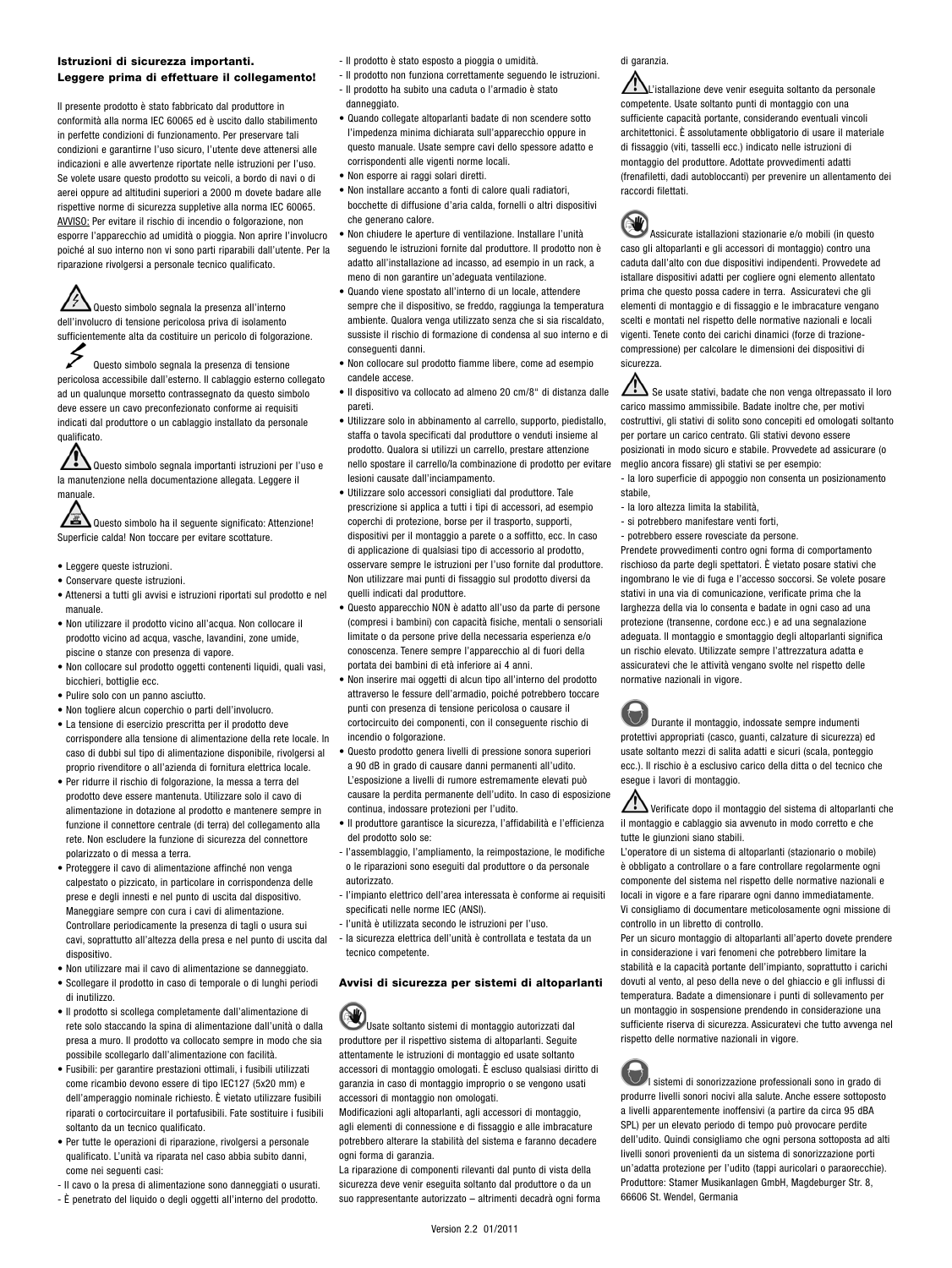### **1 Informazioni generali**

**I due ELEMENTS INSTALL KIT E 435 e E 435 A contengono moduli ELEMENTS modificati per un montaggio alla parete ed appositi supporti da parete. L' INSTALL KIT è modulare come il resto della serie ELEMENTS – basta collegare altri satelliti ELEMENTS Mid/ High-Unit E 435 e/o E 835 per ottenere un sistema più grande. Per un ottimo orientamento dei satelliti, il supporto da parete è girevole sull'asse orizzontale (+/- 90°).** 

#### **1.1. Dotazione**

Il vostro ELEMENTS INSTALL KIT attivo o passivo include i seguenti componenti:



| $\Gamma$ Pos. | Nome                                                   | Quantità |
|---------------|--------------------------------------------------------|----------|
|               | Lamiera coperchio                                      | 2        |
| $\mathbf{2}$  | Angolare di montaggio                                  | 2        |
| З             | Staffa di fissaggio                                    | 2        |
| 4             | Vite M3                                                | 4        |
| 5             | Bussola distanziatrice                                 | 2        |
| 6             | Dado autofrenante                                      | 4        |
| 7             | Rondella                                               | 6        |
| 8             | Vite M8                                                | 6        |
| 9*            | Morsetto con connettore jack<br>+ vite 3,5 mm x 13 mm* | 1        |
| 10            | ELEMENTS E 435 IL-U (fig. - vedi pag. 2)               | 1        |
| $11*$         | ELEMENTS E 435 IL-O (fig. - vedi pag. 2)               | 1        |
| $12**$        | ELEMENTS EA 600 IL (fig. - vedi pag. 2)                |          |

\*) soltanto Install Kit passivo \*\*) soltanto Install Kit attivo

#### **1.2 Campo d'applicazione**

L'ELEMENTS INSTALL KIT è stato concepito esclusivamente per un montaggio alla parete. Assicuratevi che la parete sia abbastanza stabile, soprattutto intorno ai punti di montaggio. Nel caso di dubbi, consigliate un esperto. Usate soltanto viti e tasselli adatti.

### **2 Componenti**

#### **2.1 E 435 – Mid/High-Unit**

Il satellite Mid/High-Unit E 435 è munito di quattro altoparlanti 3,5" di alta precisione, concepiti specificamente per il sistema ELEMENTS. Questi quattro altoparlanti sono sovrapposti lungo una linea verticale per generare un campo sonoro con una copertura verticale molto stretta ed una direttività uniforme. Il sistema E-Connect è una soluzione semplice e sicura per comporre una colonna. Il sistema passivo vi permette di collegare fino a sei satelliti Mid/High-Unit E 435, il sistema attivo fino a quattro satelliti Mid/High-Unit E 435.

#### **2.2 EA 600 IL – System-Amp**

Il modulo d'amplificazione EA 600 IL presenta lo stesso design di custodia che i satelliti Mid/High-Unit E 435. La potenza di uscita ammonta a 600 Watt con 4 Ohm. Questo modulo d'amplificazione vi permette di alimentare fino a quattro satelliti Mid/High-Unit E 435. La ventilazione del modulo d'amplificazione avviene attraverso il pannello frontale.

#### **Connettori ed elementi di controllo:**



**1 Filtro mid/high con spie LED (quadruplo )** Selettore per scegliere la correzione delle distorsioni corrispondente al numero dei satelliti Mid/High-Unit collegati (uno fino a quattro E 435). Per collegare due satelliti Mid/High-Unit E 435, girate il controllo su 2, per collegarne quattro, su 4. Le quattro spie LED indicano lo stato della correzione delle distorsioni selezionato in corrispondenza al numero dei satelliti collegati (ogni LED

acceso rappresenta un satellite E 435). La spia quindi corrisponde a uno satellite "piccolo" del sistema ELEMENTS, cioè l'E 435. Il "doppio" satellite Mid/High-Unit E 835 conta come due E 435.

#### **2 Selettore Sensitivity**



Selettore per adattare la sensibilità d'ingresso al livello d'uscita del mixer. Avete la scelta fra una sensibilità d'ingresso di –10 dBu (per esempio jack asimmetrico, consumer level) e +4 dBu (standard, per esempio XLR simmetrico, mixer professionali). Consiglio: Per collegare un mixer con uscite simmetriche dovete mettere il selettore su +4 dBu. Di questo modo, si facilita la regolazione dei fader del mixer per evitare eventuali sovramodulazioni. Se collegate un mixer con un livello d'uscita minore (uscita jack asimmetrica) dovete scegliere il livello –10 dBu.

Avviso importante: Se avete integrato più di un modulo d'amplificazione nel vostro sistema, dovete

scegliere la stessa posizione del controllo Sensitivity per ogni modulo d'amplificazione (+4 dBu oppure -10 dBu).

#### **3 Indicatore stato**

LED bicolore che indica lo stato del segnale (verde = segnale, rosso = limite/errore). Questo indicatore si illumina in rosso quando il segnale d'ingresso dell'amplificatore è troppo alto o quando è avvenuto un errore. Un breve lampeggiare rosso indica i peak di segnale trattati dal limiter. Attenzione! Se l'indicatore stato si illumina permanentemente in rosso, il sistema viene sovraccaricato. In questo caso dovete ridurre il livello del segnale! Se invece l'indicatore stato si illumina permanentemente in rosso senza che sia presente un segnale, è avvenuto un errore.

#### **4 Ingresso XLR/jack**

Ingresso combinato per connettori XLR oppure connettori jack. Collegate i cavi di segnale provenienti dal vostro mixer (Master left/right, Line Out o simili) a questo ingresso simmetrico utilizzando un cavo di microfono XLR. Il connettore XLR deve essere cablato in modo seguente: 1= Ground, 2= +, 3= -. Potete anche utilizzare un cavo con un connettore jack stereo per una simmetrica via di segnale. Per collegare segnali asimmetrici potete usare un jack mono.

#### **5 Presa-Through**

Uscita XLR parallela per mandare il segnale Line ad altri moduli, per esempio un secondo amplificatore EA 600 IL, un monitor attivo o un amplificatore per monitor).

#### **6 Speaker Out**

Uscita Speakon NL4 – inutilizzata nell'INSTALL KIT E 435 A.

#### **7 Interruttore Power**

Quando accendete l'amplificatore del sistema, il LED Signal si illumina in rosso per circa 5 secondi per poi illuminarsi in verde. Ora l'amplificatore è attivato.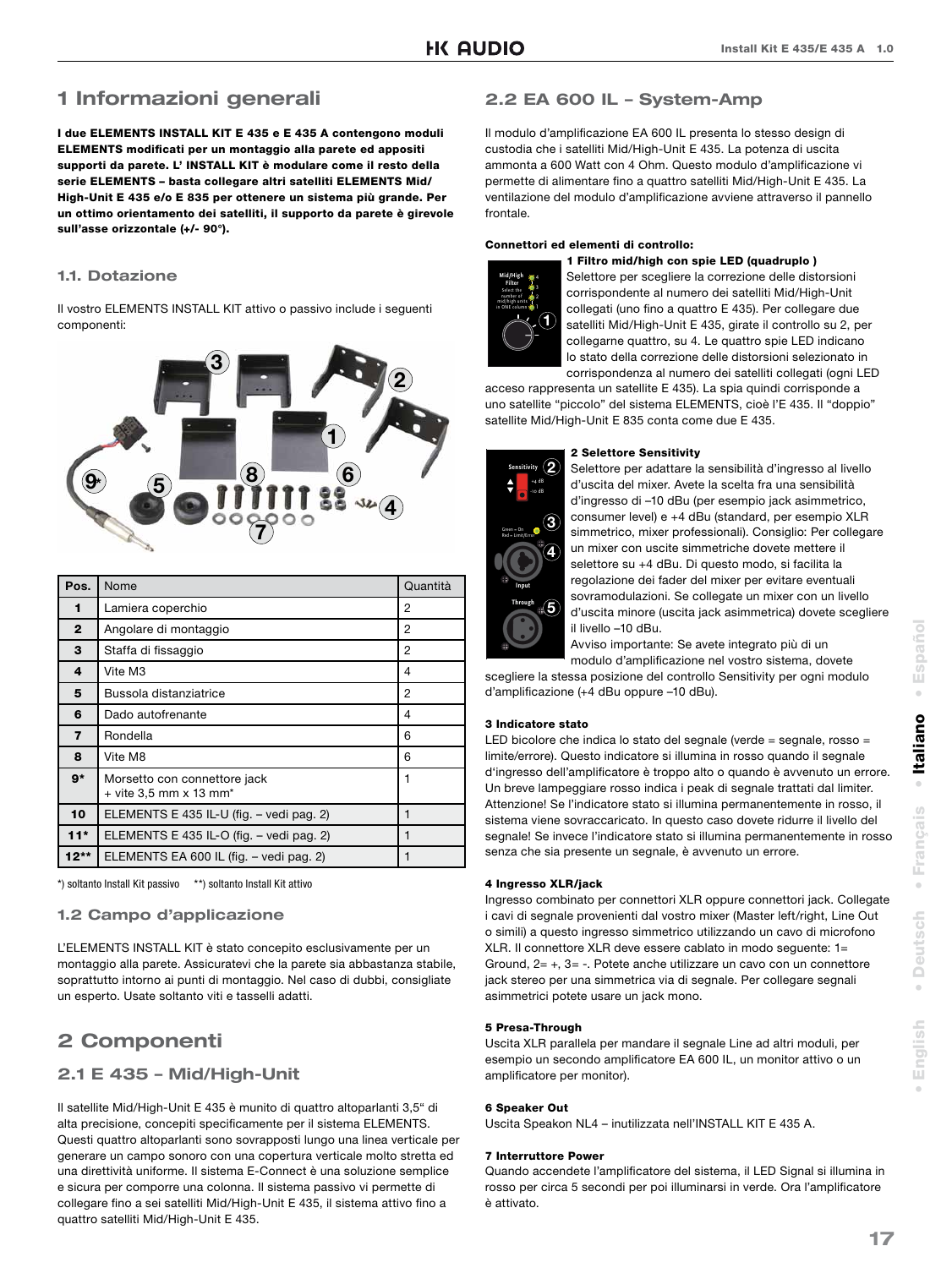

#### **8 Mains Input**

Collegate questa presa alla corrente usando il cavo d'alimentazione contenuto nella confezione. Nota: Il modulo d'amplificazione EA 600 IL è munito di una presa d'alimentazione ad alta sicurezza V-Lock. In combinazione con un cavo d'alimentazione pressa e rilascia (VOLEX o simile, in vendita opzionale) viene impedito un disimpegno involontario del cavo d'alimentazione.

Attenzione! Badate sempre che la tensione indicata sul modulo d'amplificazione EA 600 IL corrisponda

alla tensione di rete. Se collegate l'apparecchio ad una tensione non adatta rischiate di distruggere l'elettronica della sezione finale di potenza.

#### **2.3 E-Connect**



Il nuovo sistema di connessione E-Connect serve a collegare i moduli ELEMENTS senza addizionali cavi per altoparlanti – grazie all'integrata trasmissione del segnale.

Innestando il bottone d'arresto del satellite Mid/High-Unit nel apposito aggancio del sistema E-Connect si crea una stabile connessione meccanica. La connessione elettrica avviene tramite l'integrata trasmissione del segnale. Per separare la connessione basta allentare il bottone d'arresto e separare i moduli.

### **3 Istallazione**

#### **Utensili richiesti:**

- Cacciavite a croce
- Chiave a bocca SW 13 mm
- Chiave a brugola 5 mm

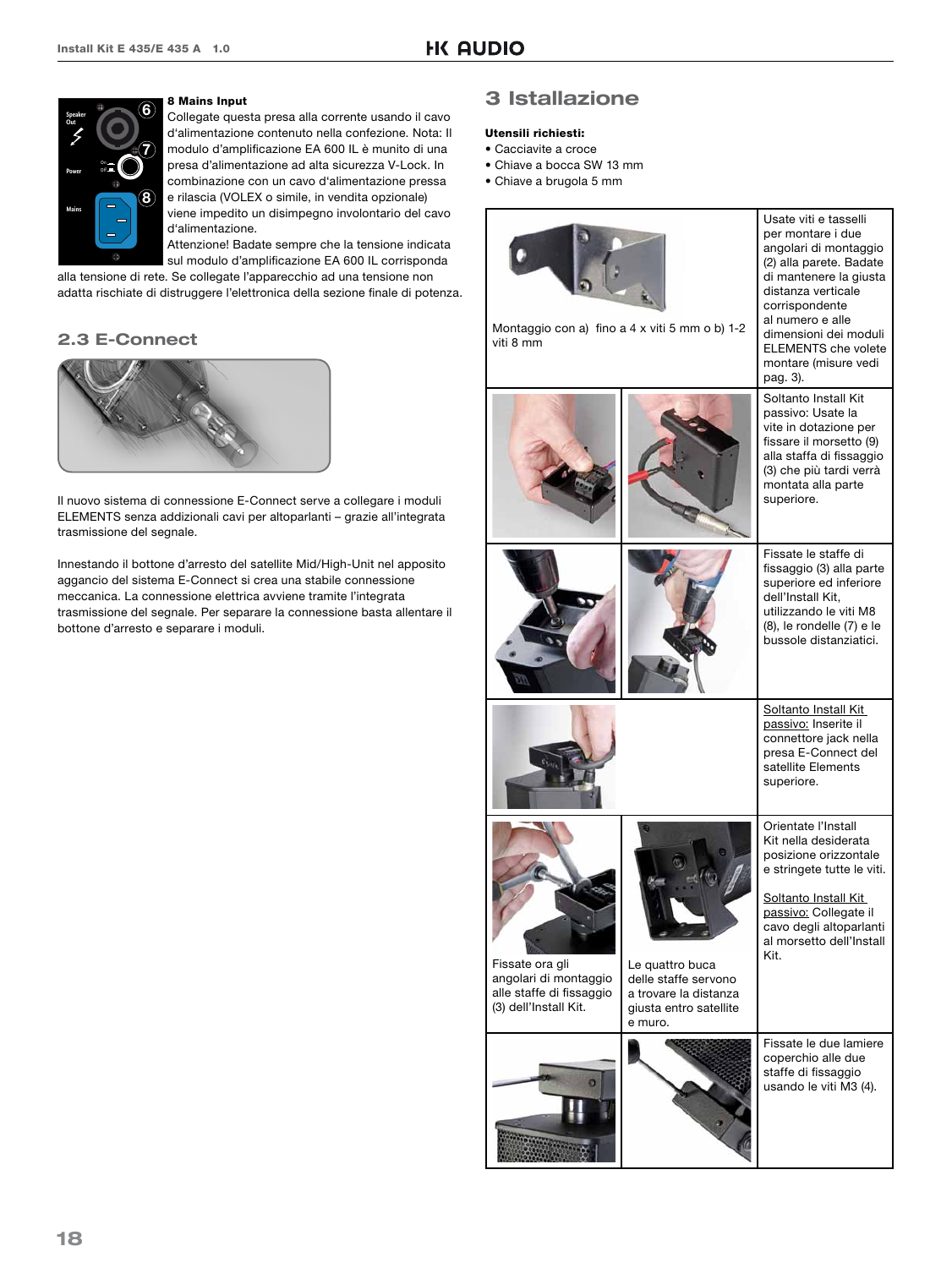### **4 Orientazione**





### **5 Configurazione**



| <b>Configurazione</b>       | Altezza totale       |                                                                    |  |
|-----------------------------|----------------------|--------------------------------------------------------------------|--|
| Install Kit E 435/E 435 A   | 848 mm               | *) ATTENZIONE: se usate un                                         |  |
| Installkit + $1x \nE 435$   | 1230 mm              | satellite E 835 invece di due<br>satelliti E 435, l'altezza totale |  |
| Installkit + $2x \nE 435$   | 1612 mm <sup>*</sup> | si diminuisce di 20 mm (vedi                                       |  |
| Installkit + $3x \nE 435$   | 1994 mm <sup>*</sup> | anche pagina 3)                                                    |  |
| Installkit + $4x \nE 435**$ | 2376 mm <sup>*</sup> |                                                                    |  |

#### \*\*) Soltanto Install Kit passivo

### **6 Caratteristiche tecniche**

| EA 600 IL System-Amp                                                               |
|------------------------------------------------------------------------------------|
| <b>IPotenza continua EIA:</b> 600 Watt Class D @ 4 0hm                             |
| Sensibilità d'ingresso: +4 dBu/-10 dBu (selezionabile)                             |
| Circuiti di protezione attivi: Limiter RMS                                         |
| Protezione: DC, impedenza, termica                                                 |
| Filtro: Filtro Subsonic, filtro di sistema quadruplo                               |
| Raffreddamento: Ventilatore a termostato                                           |
| Connettori: Presa combinata In, XLR Out, 1x Speakon Parallel Out, 1x E-Connect Out |
| Peso: 2,75 kg / 6,1 lbs.                                                           |

| E 435 IL U/O Mid/High Unit                                     |
|----------------------------------------------------------------|
| Nominale capacità di carico: 150 W RMS                         |
| Risposta in frequenza -10 dB: 140 Hz - 20 kHz                  |
| Sensibilità 1W@1m: 97 dB half space                            |
| Impedenza nominale: 16 Ohm                                     |
| <b>Connettori:</b> 1x E-Connect in, 1x E-Connect out           |
| Altoparlanti: 4x 3,5" a banda larga                            |
| Direttività: 70° orizzontale                                   |
| <b>Frequenza di separazione: 140 Hz, 12 dB/ ottava passiva</b> |
| Peso: 2,35 kg / 5,2 lbs.                                       |

 $\ddot{\phantom{a}}$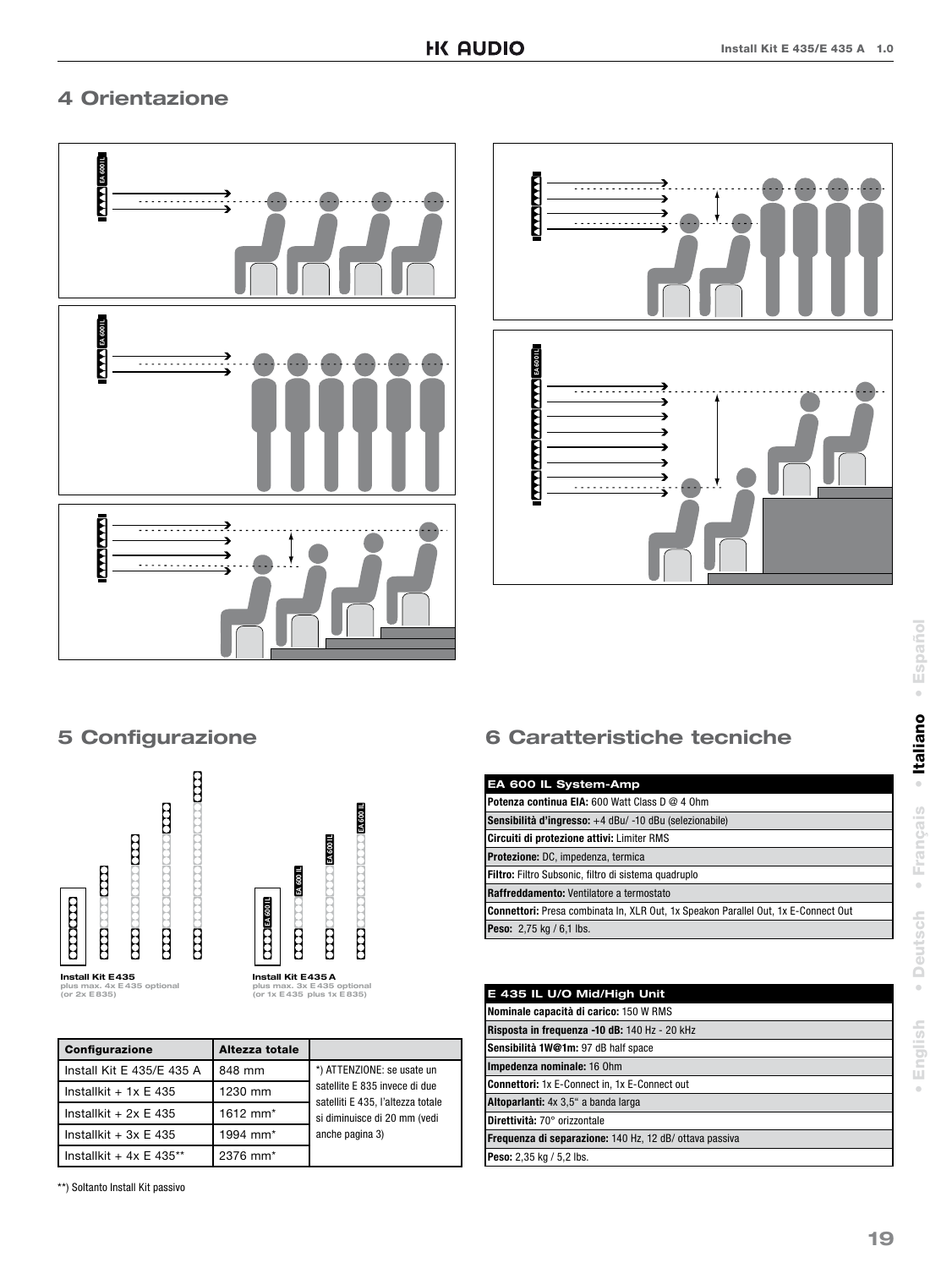#### **Importantes instrucciones de seguridad. ¡Leer antes de encender!**

Este producto ha sido elaborado por el fabricante de conformidad con IEC 60065 y ha salido de fábrica en perfecto estado. Para que se mantenga en perfectas condiciones y asegurar que no exista riesgo alguno, el usuario deberá observar los avisos y advertencias que se encuentran en el manual de instrucciones. En caso de utilizar este producto en vehículos, embarcaciones o aviones, así como a altitudes superiores a los 2.000 m sobre el nivel del mar, además de la norma IEC 60065 también se deberán cumplir las demás normas de seguridad aplicables

ADVERTENCIA: Para prevenir el riesgo de incendio y el peligro de electrocución, evite la exposición del equipo a humedad o lluvia. No abra la cubierta: en el interior no hay elementos que deba manipular el usuario. El mantenimiento deberá quedar a cargo de personal cualificado.

La presencia de este símbolo advierte de la existencia de tensión peligrosa sin aislar en el interior que podría ser suficiente para provocar una electrocución.

La presencia de este símbolo advierte de la existencia de tensión peligrosa accesible desde el exterior. Todo cableado externo conectado con algún terminal marcado con este símbolo deberá ser un cableado preelaborado que satisfaga las recomendaciones del fabricante o deberá ser instalado por personal cualificado.

La presencia de este símbolo advierte de importantes instrucciones de uso y mantenimiento en la bibliografía adjunta. Lea el manual.

La presencia de este símbolo indica: ¡Precaución! ¡Superficie caliente! No tocar para evitar quemaduras.

- Lea las presentes instrucciones.
- Conserve las presentes instrucciones.
- Observe todas las advertencias e indicaciones señaladas en el producto y en las instrucciones.
- No utilice el producto cerca del agua. No coloque el producto cerca de agua, baños, bañeras, fregaderos, zonas húmedas, piscinas o saunas.
- No coloque objetos que contengan líquidos sobre el producto, como jarrones, vasos, botellas, etcétera.
- Limpie exclusivamente con paños secos.
- No retire ninguna cubierta ni elementos del armazón.
- La tensión operativa del producto deberá ajustarse a la tensión del suministro eléctrico local. Si no está seguro del tipo de electricidad disponible, consulte con su distribuidor o con la compañía eléctrica local.
- Para reducir el riesgo de electrocución, deberá mantenerse la puesta a tierra del producto. Utilice solamente el cable de alimentación suministrado con el producto y mantenga siempre activo de la patilla central (puesta a tierra) del cuadro de conexiones. No desactive la función de seguridad del enchufe polarizado o con puesta a tierra.
- Proteja el cable de alimentación de pisadas o pinzamientos, especialmente junto a enchufes, soportes de dispositivos y el punto de salida desde el equipo. Los cables de alimentación deberán manipularse siempre con precaución. Compruebe periódicamente que los cables no tengan cortes ni signos de desgaste, especialmente en el enchufe y en el punto de salida desde el equipo.
- No utilice nunca un cable dañado.
- Desenchufe el producto durante las tormentas con aparato eléctrico o cuando vaya a estar en desuso durante periodos prolongados.
- El producto solamente se puede desconectar por completo de la red extrayendo el enchufe de red de la unidad o de la toma de la pared. El producto deberá colocarse en todo momento de tal modo que su desconexión de la red sea sencilla.
- Fusibles: Reemplace solamente con fusibles de tipo (5x20 mm) y amperaje según IEC 127. Está prohibido usar "fusibles parcheados" o cortocircuitar los portafusibles. La sustitución de los fusibles debe ser realizada únicamente por personal cualificado.
- El mantenimiento deberá quedar a cargo de personal cualificado. Será necesaria una revisión si la unidad resulta dañada de cualquier forma, por ejemplo:
- si el cable de alimentación o el enchufe están dañados o deshilachados;
- si se han derramado líquidos sobre el producto o han caído objetos en él;
- si el producto se ha visto expuesto a lluvia o humedad;
- si el producto no funciona con normalidad pese a seguirse las instrucciones de uso;
- si el producto ha sido salpicado o el cajetín ha sido dañado.
- Cuando se conecten altavoces a este aparato no se podrá sobrepasar el límite de impedancia mínima especificado en el aparato o en las presentes instrucciones. La sección de los cables empleados debe ser suficiente en conformidad con la reglamentación local.
- Proteja de la luz solar directa.
- No instale cerca de fuentes de calor como radiadores, difusores de calor, estufas u otros dispositivos que produzcan calor.
- No bloquee ninguna abertura de ventilación. Instale de conformidad con las instrucciones del fabricante. No deberá situarse el producto en una instalación integrada, como una rejilla, a no ser que exista la ventilación necesaria.
- Permita siempre que un dispositivo frío se caliente a temperatura ambiente cuando se traslade a alguna sala. Pueden formarse condensaciones en el interior del producto y dañarlo cuando se usa sin precalentamiento.
- No sitúe fuentes de llama abierta, como velas encendidas, sobre el producto.
- El dispositivo deberá situarse al menos a 20 cm/8" de distancia de las paredes.
- Utilice solamente con el carro, soporte, trípode, abrazadera o tablero especificado por el fabricante o vendido junto con el producto. Cuando se use un carro, deberá tenerse precaución al mover la combinación de carro/producto para evitar daños por vuelcos.
- Utilice solamente accesorios recomendados por el fabricante; esto será de aplicación para todo tipo de accesorios, por ejemplo, cubiertas protectoras, bolsas de transporte, pies, soportes murales o de techo. En caso de instalación de cualquier tipo de accesorio en el producto, siga siempre las instrucciones de uso suministradas por el fabricante. Nunca utilice puntos de fijación distintos de los especificados por el fabricante.
- El dispositivo NO es apropiado para su uso por parte de cualquier persona o personas (niños incluidos) con las capacidades físicas, sensoriales o mentales limitadas o sin la experiencia o el conocimiento suficientes con productos de este tipo. El dispositivo deberá mantenerse siempre fuera del alcance de los niños menores de 4 años.
- Nunca introduzca objetos de ninguna clase en el producto a través de las ranuras del cajetín, ya que podrían tocar puntos de tensión peligrosa, ni cortocircuite elementos que pudieran causar riesgo de incendio o electrocución.
- El producto puede emitir niveles de presión sonora por encima de 90 dB, lo que puede causar daños auditivos permanentes. La exposición a niveles sonoros extremadamente altos puede causar pérdidas auditivas permanentes. Lleve protección auditiva si va a estar expuesto de forma continua a dicho tipo de elevados niveles.
- El fabricante solamente garantiza la seguridad, la fiabilidad y la eficiencia del producto si:
- el montaje, la extensión, el reajuste, las modificaciones o las reparaciones son realizados por el fabricante o por personal autorizado;
- la instalación eléctrica del área interesada es conforme con los requisitos de las especificaciones de IEC (ANSI);
- la unidad se utiliza conforme a las instrucciones de uso;
- la unidad es sometida periódicamente a revisión e inspección de la seguridad eléctrica por parte de un técnico cualificado.

#### **Instrucciones generales de seguridad para sistemas de altavoces**

Los sistemas de fijación deben usarse exclusivamente para los sistemas de altavoces autorizados por el fabricante y con los accesorios de montaje indicados en las Instrucciones de montaje. Deben tenerse en cuenta obligatoriamente las Instrucciones de montaje del fabricante. No puede garantizarse la carga indicada y el fabricante no asume ninguna responsabilidad en caso de montaje inadecuado o uso de accesorios de montaje no autorizados.

No puede garantizarse la capacidad de carga del sistema y el fabricante no asume ninguna responsabilidad si se realizan

modificaciones en los altavoces, los accesorios de montaje, los elementos de unión y de fijación, así como los medios de sujeción. Los reparaciones en las piezas relevantes para la seguridad deben ser realizadas sólo por el fabricante o personas autorizadas por él, de lo contrario se extinguirá la autorización de funcionamiento.

La instalación tiene que realizarla exclusivamente un experto y sólo en puntos de montaje con una capacidad de carga suficiente, si procede, teniendo en cuenta las servidumbres de construcción. Debe usarse el material de fijación (tornillos, tacos, etc.) estipulado por el fabricante en las Instrucciones de montaje. Las uniones atornilladas deben asegurarse contra aflojamiento con las medidas apropiadas.

 $(\mathbb{V})$ Las instalaciones estacionarias o móviles (altavoces incluidos accesorios de montaje) deben asegurarse contra caídas por medio de dos dispositivos de actuación independiente entre sí. Las piezas adicionales sueltas o las que se aflojen deben sujetarse con los dispositivos apropiados. Si se usan elementos de unión y de fijación, así como medios de sujeción, deben tenerse en cuenta las normas nacionales. Respecto a la medición de los medios de seguridad, deben tenerse en cuenta las posibles cargas dinámicas (fuerzas a sacudidas).

 $\angle$  En los pies de soporte debe tenerse en cuenta principalmente la carga máxima. Además, por motivos constructivos, la mayoría de los pies de soporte sólo están autorizados para soportar la carga exactamente centrada. Los pies de soporte deben instalarse de forma estable. Los pies de soporte tienen que asegurarse adicionalmente con las medidas apropiadas, por ejemplo cuando:

- su superficie de apoyo no permita un apoyo estable,
- sus alturas limiten la estabilidad,
- se espere una presión del viento excesiva,

- se prevea que puedan ser volcados por personas. Pueden ser también necesarias medidas especiales como precaución contra el comportamiento peligroso de los espectadores. Los pies de soporte no deben instalarse en las vías de escape y de emergencia. En caso de instalación en vías de circulación debe tenerse en cuenta la anchura necesaria de las vías y el bloqueo y señalización reglamentarios. Existe un peligro especial al colocar y apilar. Para ello deben usarse los medios auxiliares adecuados. Deben tenerse en cuenta las normas nacionales.

Durante el montaje debe usarse equipo protector adecuado (especialmente casco protector, guantes y calzado de seguridad) y sólo deben usarse ayudas para subir apropiadas (escaleras, andamios, etc.). La responsabilidad exclusiva será de la empresa que realice la instalación.

 $\blacktriangle$  Después del montaie tiene que comprobarse la suspensión del sistema en el soporte y la fijación segura de los altavoces. El explotador de los sistemas de altavoces (estacionarios o móviles) está obligado a comprobar o hacer comprobar regularmente todos los componentes del sistema teniendo en cuenta las regulaciones nacionales respectivas y hacer solucionar inmediatamente los posibles daños.

Además, recomendamos una documentación completa de todas las medidas de comprobación en los libros de inspección o similares. Si se utilizan altavoces al aire libre, para la estabilidad y capacidad de carga de las superestructuras y superficies deben tenerse especialmente en cuenta también las cargas de viento, nieve y hielo, así como las influencias térmicas. En especial, los puntos de sujeción de la carga de los sistemas suspendidos tienen que dimensionarse con reservas de seguridad suficientes. Deben tenerse en cuenta las normas nacionales.

Los sistemas de altavoces profesionales pueden crear niveles acústicos perjudiciales para la salud. La influencia de un nivel acústico aparentemente inofensivo durante un periodo prolongado puede causar daños permanentes en la audición (desde aprox. 95 dBA SPL).Por ello, aconsejamos que todas las personas expuestas a un nivel acústico alto debido al funcionamiento de sistemas de altavoces usen protección acústica profesional (tapones para los oídos o auriculares protectores). Fabricante: Stamer Musikanlagen GmbH, Magdeburger Str. 8, 66606 St. Wendel, Alemania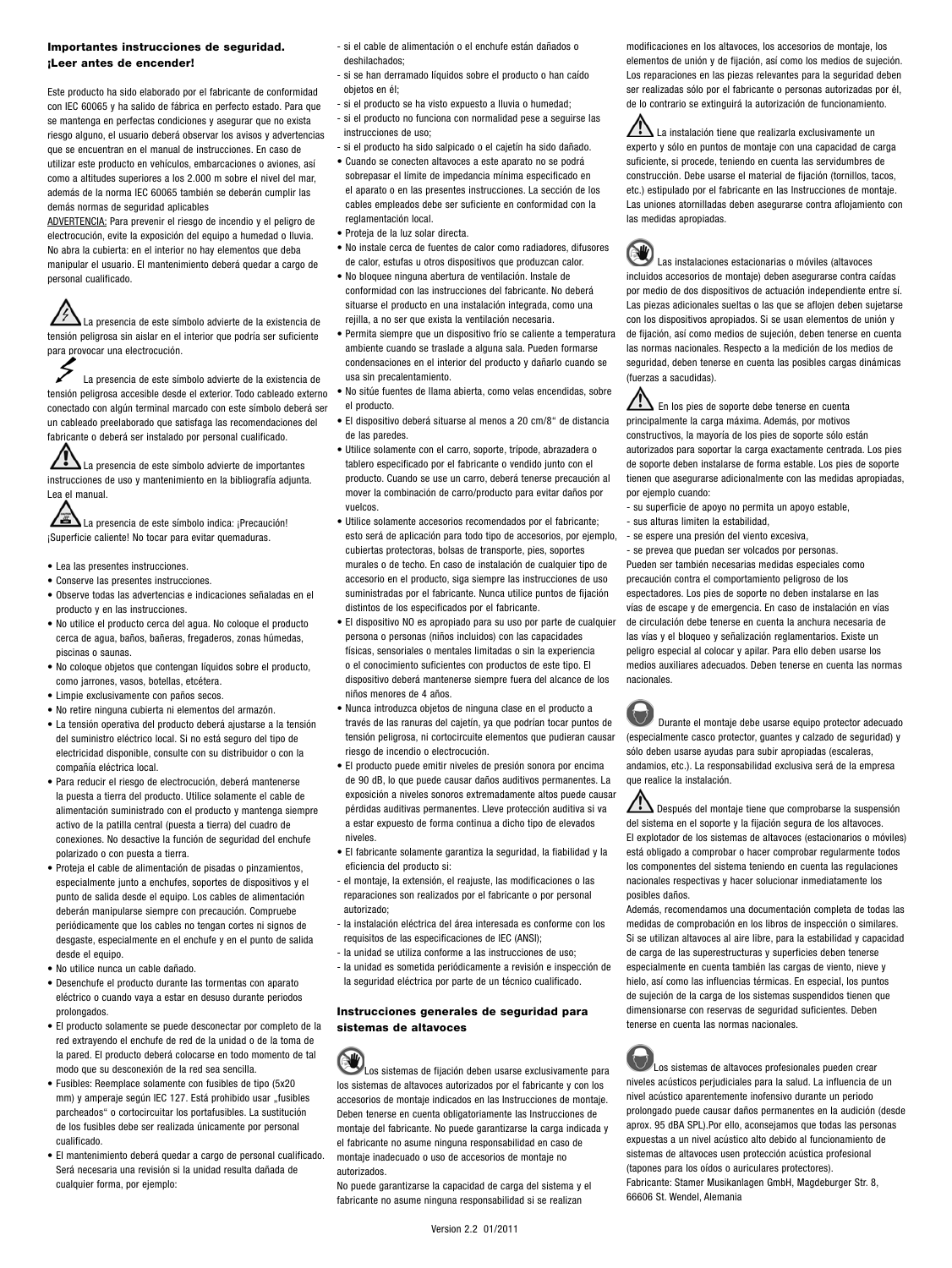### **1 Generalidades**

**Los ELEMENTS INSTALL KIT E 435 y E 435 A constan de módulos ELEMENTS modifi cados especialmente para el montaje mural inclusive los soportes murales correspondientes. El INSTALL KIT se puede ampliar con los ELEMENTS Mid/High-Units E 435 y E 835 convencionales. El dispositivo de montaje permite un ajuste horizontal sin escalonamientos de los altavoces (+/-90°).** 

#### **1.1 Volumen de suministro**

El resumen siguiente muestra las piezas de repuestos del ELEMENTS INSTALL KIT activo y pasivo, que se suministran con los módulos ELEMENTS:



| Pos.           | <b>Denominación</b>                                               | <b>Cantidad</b> |
|----------------|-------------------------------------------------------------------|-----------------|
| 1              | Chapa de la tapa                                                  | 2               |
| $\mathbf{2}$   | Escuadra de montaje                                               | 2               |
| З              | Chapa de sujeción                                                 | 2               |
| 4              | Tornillo M3                                                       | 4               |
| 5              | Casquillo distanciador                                            | 2               |
| 6              | Tuerca de retención                                               | 4               |
| $\overline{7}$ | Arandela                                                          | 6               |
| 8              | Tornillo M8                                                       | 6               |
| $9*$           | Bloque de regleta con conector jack<br>+ Tornillo 3,5 mm x 13 mm* |                 |
| 10             | ELEMENTS E 435 IL-U (fig. véase página 2)                         | 1               |
| $11*$          | ELEMENTS E435 IL-O (fig. véase página 2)                          |                 |
| $12**$         | ELEMENTS EA 600 IL-U (fig. véase página 2)                        |                 |

\*) está contenido con kit de instalación pasivo

\*\*) está contenido sólo con kit de instalación activo

#### **1.2 Campo de aplicación**

El ELEMENTS INSTALL KIT es apto exclusivamente para el montaje mural. El instalador deberá garantizar la capacidad de sustentación de los puntos de sujeción mural así como el uso de tornillos y tacos adecuados.

### **2 Los componentes**

#### **2.1 E 435 – Unidad de medios/agudos**

La unidad de medios/agudos E 435 está equipada con cuatro altavoces de alta potencia de 3,5" desarrollados especialmente para ELEMENTS. Por medio de la disposición de estos cuatro altavoces en una línea vertical se logra una distribución muy uniforme del volumen y de la banda de audio sobre el plano del público a sonorizar. Una columna de sistema pasiva puede contener hasta seis unidades de medios/agudos E 435 (con kit de instalación activo cuatro E 435), estos se pueden conectar de forma rápida fiable entre sí a través de E-Connect.

#### **2.2 EA 600 IL – Amplificador del sistema**

La unidad de amplificador EA 600 IL tiene una carcasa con el mismo diseño que la unidad de medios/agudos E 435. La potencia de salida es de 600 vatios con 4 ohmios. Con este amplificador del sistema puede operar hasta cuatro unidades de medios/agudos E 435. La ventilación del módulo de etapas finales se realiza a través de la parte frontal.

#### **Conexiones y elementos de mando: 1 Filtro de medios/agudos con 4 LEDs indicadores**



Girando este selector se regula la distorsión apropiada al número de unidades de medios/agudos conectados entre sí (de una a cuatro partes superiores E 435, como máximo). Para la conexión de dos unidades de medios/agudos E 435 ajuste también el interruptor en 2, para utilizar cuatro unidades de medios/agudos E 435 en 4. Los cuatro LEDs indicadores muestran el estado (un LED encendido = ajuste de la distorsión para una parte superior, dos LEDs

encendidos = distorsión para dos partes superiores E435, etc.).Como "unidad de medida" en el display se puede utilizar la unidad de medios/ agudos más pequeña, la E 435. La unidad de medios/agudos de tamaño doble E 835 cuenta como dos E 435.

#### **2 Interruptor de sensibilidad**



Con este interruptor puede adaptar la sensibilidad de la etapa de entrada al nivel de la señal de salida de la mesa de mezclas. Seleccione con este interruptor la sensibilidad de entrada entre –10 dBu (por ejemplo, jack asimétrico, nivel de consumidor) o +4 dBu (estándar, por ejemplo, XLR simétrico, mesa de mezclas profesional). Recomendación: Si se utiliza una mesa de mezclas con salidas simétricas, debe seleccionarse la posición de interruptor +4 dBu. Utilice óptimamente los recorridos de la mesa y evite las saturaciones. Si se usa una mesa de mezclas con nivel de salida menor (salida de jack asimétrica), seleccione el ajuste –10 dBu. Nota importante: Si hay varias etapas finales integradas

en el sistema, debe tenerse en cuenta el seleccionar la misma posición del interruptor de sensibilidad (+4 dBu o –10 dBu).

#### **3 LED de estado**

El LED de dos colores indica el estado de la señal (verde = señal, rojo = límite/error). Este LED se ilumina en rojo si la señal de entrada de la etapa final es demasiado alta o si existe algún fallo. Si el LED se ilumina brevemente, indica el funcionamiento del limitador con picos de nivel. ¡ATENCIÓN! Si el LED de estado se ilumina fijo de color rojo durante el funcionamiento, el sistema está sobrecargado. ¡Reduzca el nivel de señal! Si no hay aplicada ninguna señal de audio y el LED de estado se ilumina fijo de color rojo, existe un error.

#### **4 Toma de entrada de XLR/jack**

Esta toma combinada admite tanto un conector XLR como un jack. Conecte el cable de señal que salga de su mesa de mezclas (Master left/right, Line out u otro) a la toma de entrada simétrica con un cable de micrófono XLR. La ocupación del conector XLR es la siguiente: 1= Ground, 2= +, 3= -. Para la guía de señales simétricas puede usarse también un cable con conector jack estéreo. Las señales asimétricas pueden conectarse mediante un conectar jack mono.

#### **5 Toma Through**

Salida paralela para la transmisión de la señal Line, por ejemplo, a otro sistema EA600 IL u otros componentes (p. ej., monitores activos o etapas finales de monitor, etc.) por medio del cable XLR.

#### **6 Speaker Out**

Hembrillas de salida Speakon NL4 – no tiene ninguna utilidad en la instalación del kit E 435 A.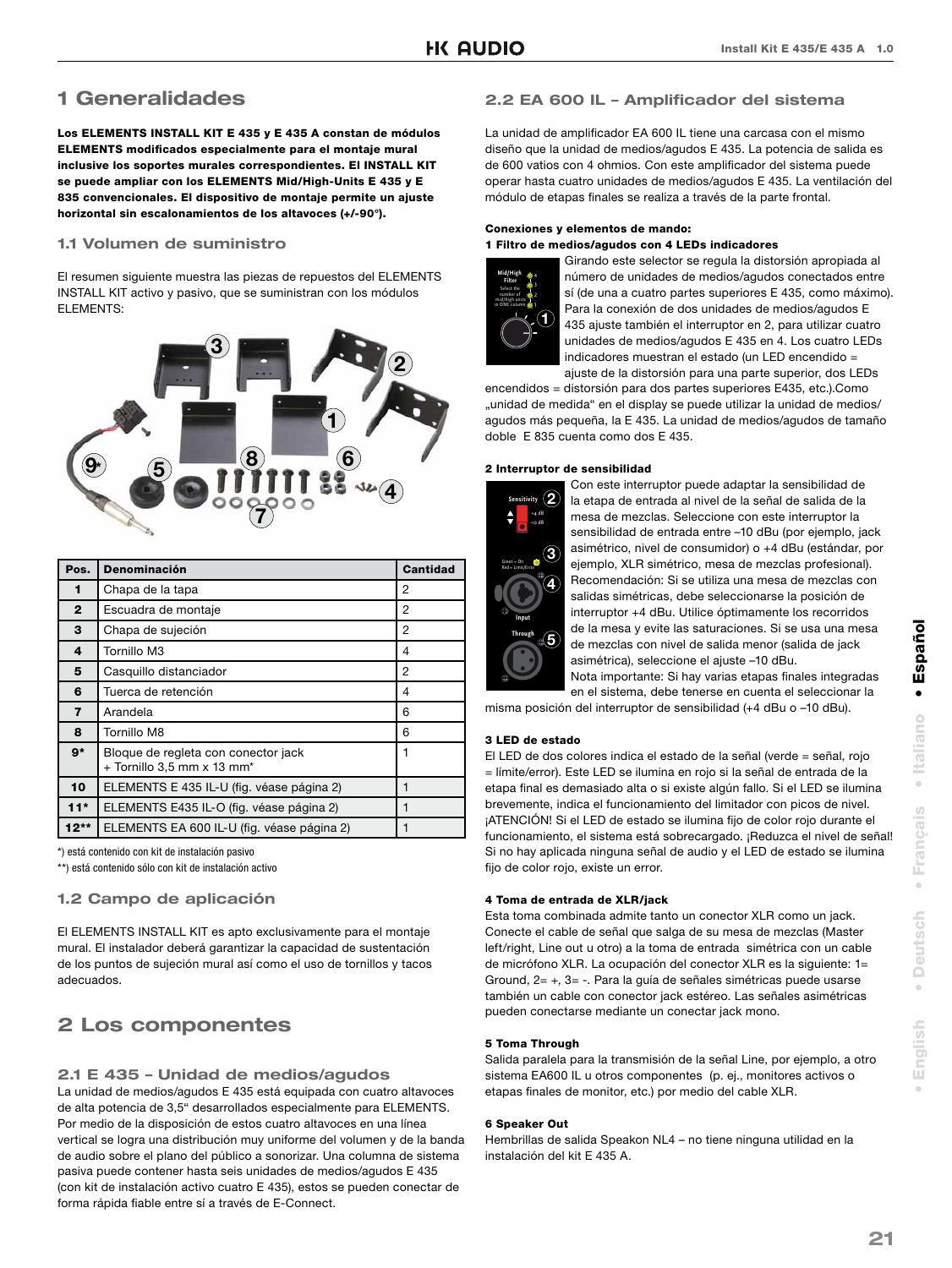#### **7 Interruptor de alimentación**



Cuando se activa la etapa final del sistema, se ilumina de color rojo el LED de señal durante 5 segundos aprox. y después cambia a verde. Ahora, el amplificador está listo para funcionar.

#### **8 Mains Input**

Conecte este conector hembra por medio de un cable para aparatos de bajo consumo (incluido en el volumen de suministro) con la caja tomacorriente de red. Nota: El EA 600 IL va equipado con un conector hembra de entrada de red bloqueable V-Lock. En combinación con un cable de conexión bloqueable

("Volex" o similar, suministrable como opción), el cable de red puede bloquearse y se evita de este modo que pueda salirse involuntariamente. ¡ATENCIÓN! Compruebe que la tensión de la EA 600 IL coincida con la de red. Si se conecta una tensión de red incorrecta, puede destruirse la electrónica de la etapa final.

#### **2.3 E-Connect**



Por medio de una nueva conexión E-Connect pueden conectarse los componentes ELEMENTS entre sí, donde gracias a la guía de señales integrada no son necesarios otros cables de altavoz.

Enclavando la cabeza de bloqueo de la unidad de medios/agudos en el agujero de enclavamiento correspondiente de la conexión E-Connect, se unen mecánicamente con firmeza los dos componentes y la señal del altavoz se transmite sin cableado adicional. Para separar los componentes, presione la cabeza de bloqueo y separe los módulos entre sí.

#### **3 Montaje**

#### **Herramienta necesaria:**

- Destornillador de estrellar
- Llave fiia SW 13 mm
- Llave allen 5 mm

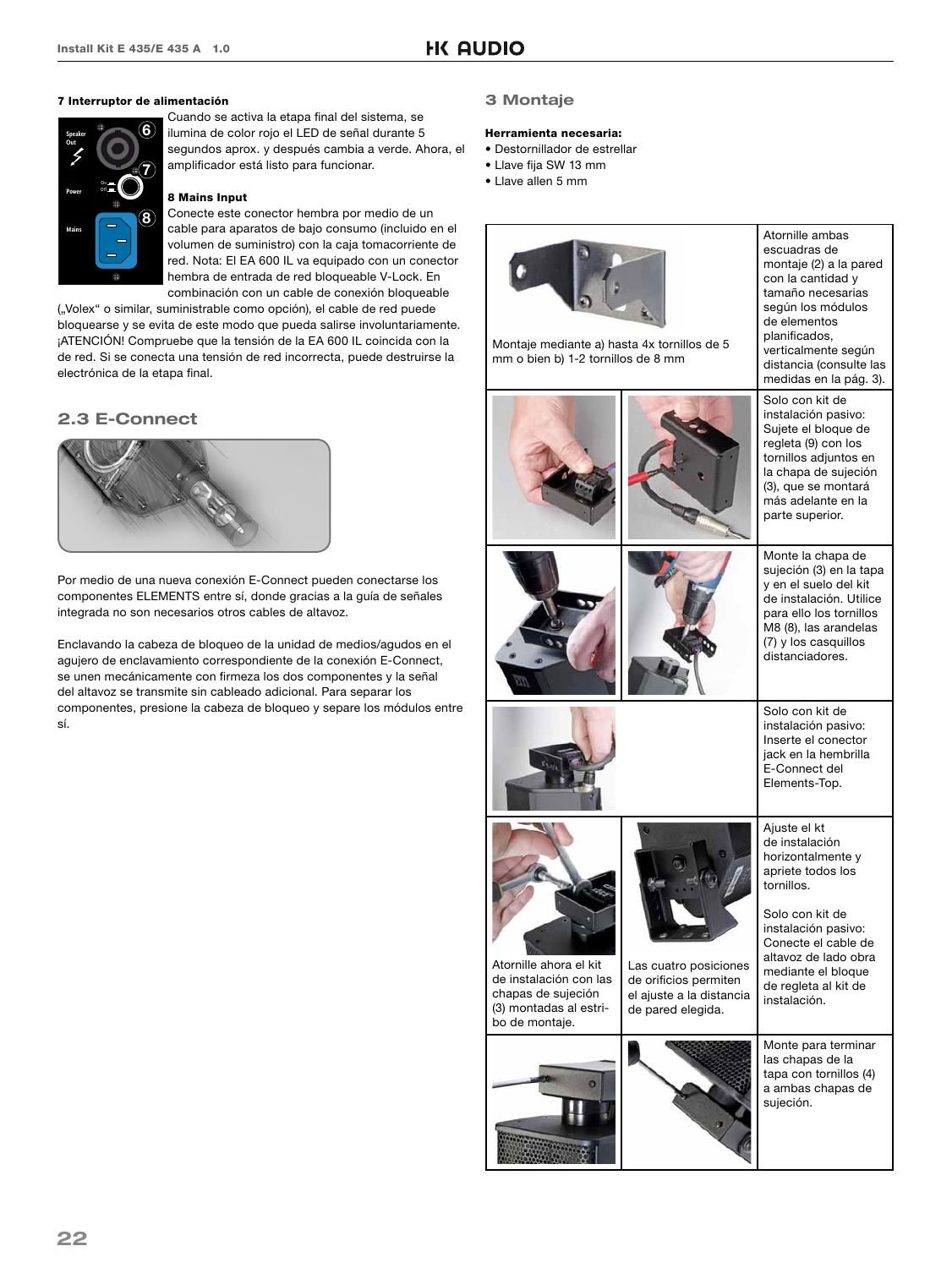### **4 Orientación**





### **5 Configuraciones**



| Configuración               | Altura total         |                                                                                                  |
|-----------------------------|----------------------|--------------------------------------------------------------------------------------------------|
| Install Kit E 435/E 435 A   | 848 mm               | *) ATENCIÓN: si se utiliza una<br>E 835 en vez de dos E 435<br>disminuye la altura total en unos |
| Installkit + $1x \nE 435$   | 1230 mm              |                                                                                                  |
| Installkit + $2x \nE 435$   | 1612 mm <sup>*</sup> | 20 mm por cada E 835 utilizada                                                                   |
| Installkit + $3x \nE 435$   | 1994 mm <sup>*</sup> | (véase también la página 3)                                                                      |
| Installkit + $4x \nE 435**$ | 2376 mm <sup>*</sup> |                                                                                                  |

\*\*) sólo se puede realizar con kit de instalación pasivo

### **6 Datos técnicos**

| EA 600 IL - Amplificador del sistema                                                          |
|-----------------------------------------------------------------------------------------------|
| <b>Potencia permanente EIA: 600 Vatios Class D@ 4 Ohmios</b>                                  |
| Sensibilidad de entrada: +4 dBu/ -10 dBu (activable)                                          |
| <b>Circuitos protectores activos: Limitador RMS</b>                                           |
| Protección: DC, Impedancia, Térmica                                                           |
| Filtro: Filtro Subsonico, Filtro de sistema cuádruple                                         |
| Refrigeración: Ventilador controlado por temp.                                                |
| <b>Conexiones:</b> Conector combinado In, XLR Out, 1x Speakon Parallel Out., 1x E-Connect out |
| Peso: 2,75 kg/ 6,1 lbs.                                                                       |

| E 435 IL U/O Unidad medios/agudos                    |
|------------------------------------------------------|
| Capacidad de carga nominal: 150 W RMS                |
| Respuesta de frecuencia -10 dB: 140 Hz - 20 kHz      |
| Sensibilidad 1W@1m: 97 dB medio espacio              |
| <b>Impedancia nominal: 16 Ohmios</b>                 |
| <b>Conexiones: 1x E-Connect in, 1x E-Connect out</b> |
| Altavoz: 4x 3,5" Banda ancha                         |
| Directividad: 70° horizontal                         |
| Frecuencia de separación: 140 Hz, 12 dB/ Oct. pasivo |
| Peso: 2,35 kg/ 5,2 lbs.                              |

 $\alpha$